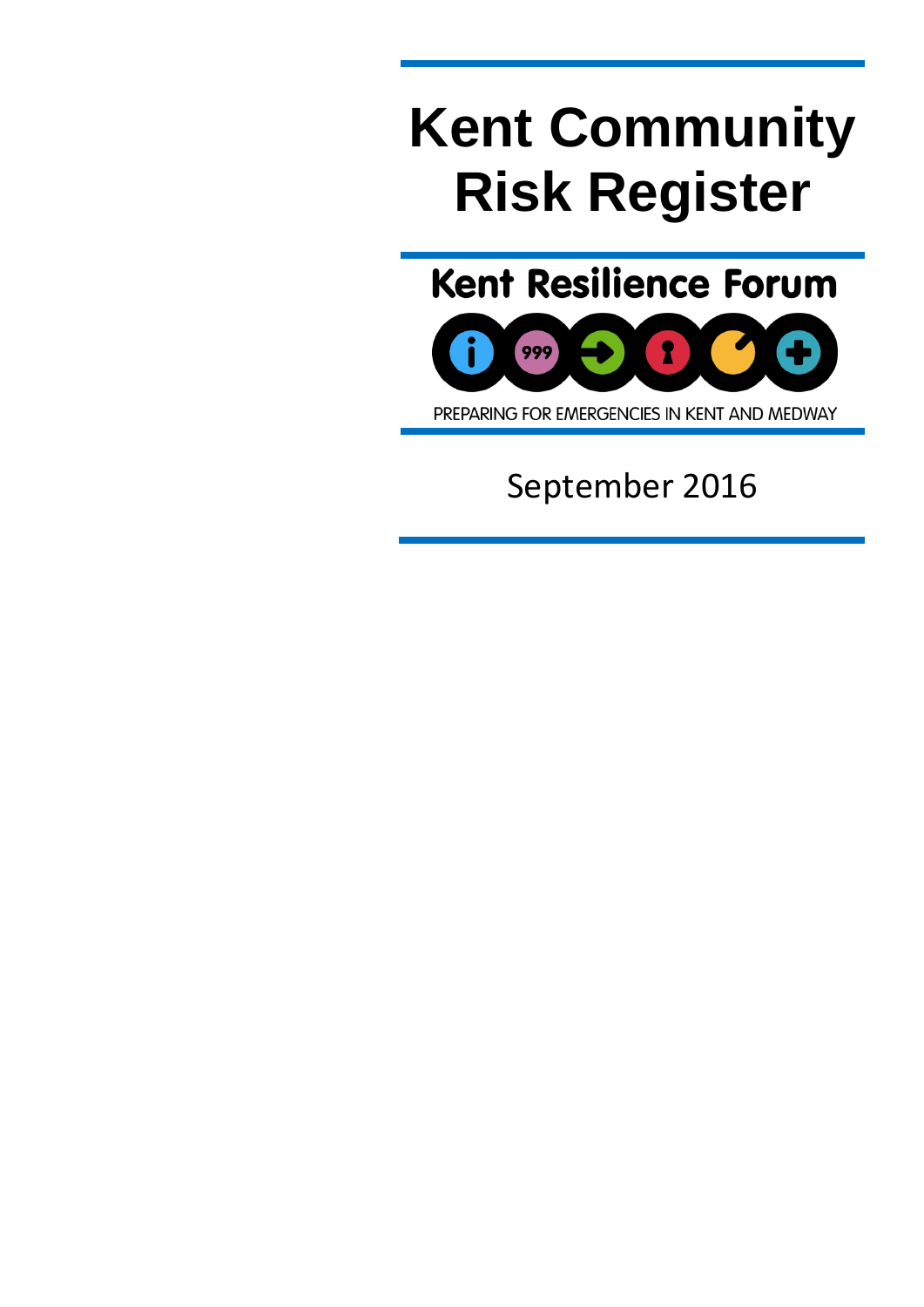# **What is the Kent Community Risk Register (CRR)?**

Under the **[Civil Contingencies Act 2004](http://www.legislation.gov.uk/ukpga/2004/36/contents)** Kent Resilience Forum partners are required to assess the risks in their area. KRF partners achieve this by working together to develop the 'Kent Community Risk Register'.

The risk register is informed by national guidance and developed locally with partners and subject matter experts. The final register is endorsed by the strategic representatives of all KRF partners.

#### The register has **two key purposes**:

**1.** To ensure that partners have a common perception and understanding of risks. The register ensures that all partners fully understand the likelihood of risks occurring and the impacts that will happen if they do.

**2.** To assure the people of Kent that risks are being researched and multi-agency plans are put in place to deal with them. The register also advises the public what they can do to protect themselves.

The register places risks into **four categories**. These categories are determined by assessing the 'likelihood' of a risk occurring and the various 'impacts' that the risk would cause. The categories are below:

**Very High**– these are classed as primary or critical risks requiring immediate attention. They may have a high or low likelihood of occurrence, but their potential consequences are such that they must be treated as a high priority. This may mean that strategies should be developed to reduce or eliminate risks, but also that mitigation in the form of at least (multi-agency) generic planning, exercising and training should be put in place and the risk monitored on a regular frequency. Consideration should be given to planning being specific to the risk rather than generic

**High** – these risks are classed as significant. They may have a high or low likelihood of occurrence, but their potential consequences are sufficiently serious to warrant appropriate consideration after those risks classed as 'very high'. Consideration should be given to the development of strategies to reduce or eliminate the risks, but also mitigation in the form of at least (multi-agency) generic planning, exercising and training should be put in place and the risk monitored on a regular frequency.

**Medium** – these risks are less significant, but may cause upset and inconvenience in the short term. These risks should be monitored to ensure that they are being appropriately managed and consideration given to their being managed under generic emergency

**Low** – these risks are both unlikely to occur and not significant in their impact. They should be managed using normal or generic planning arrangements and require minimal monitoring and control unless subsequent risk assessments show a substantial change, prompting a move to another risk category.

How likelihood is determined: The likelihood of a risk occurring is based on historical evidence, subject matter expert opinion and local expertise. The KRF constantly carries out a process called 'Horizon Scanning', in which we monitor various channels to forecast what may occur in the short, medium and long term (e.g. Weather forecasting).

How impact is determined: The impact is again based on subject matter expert opinion, historical evidence and local expertise. The impact is measured across four areas; economic impacts, health impacts, societal impacts and infrastructure impacts.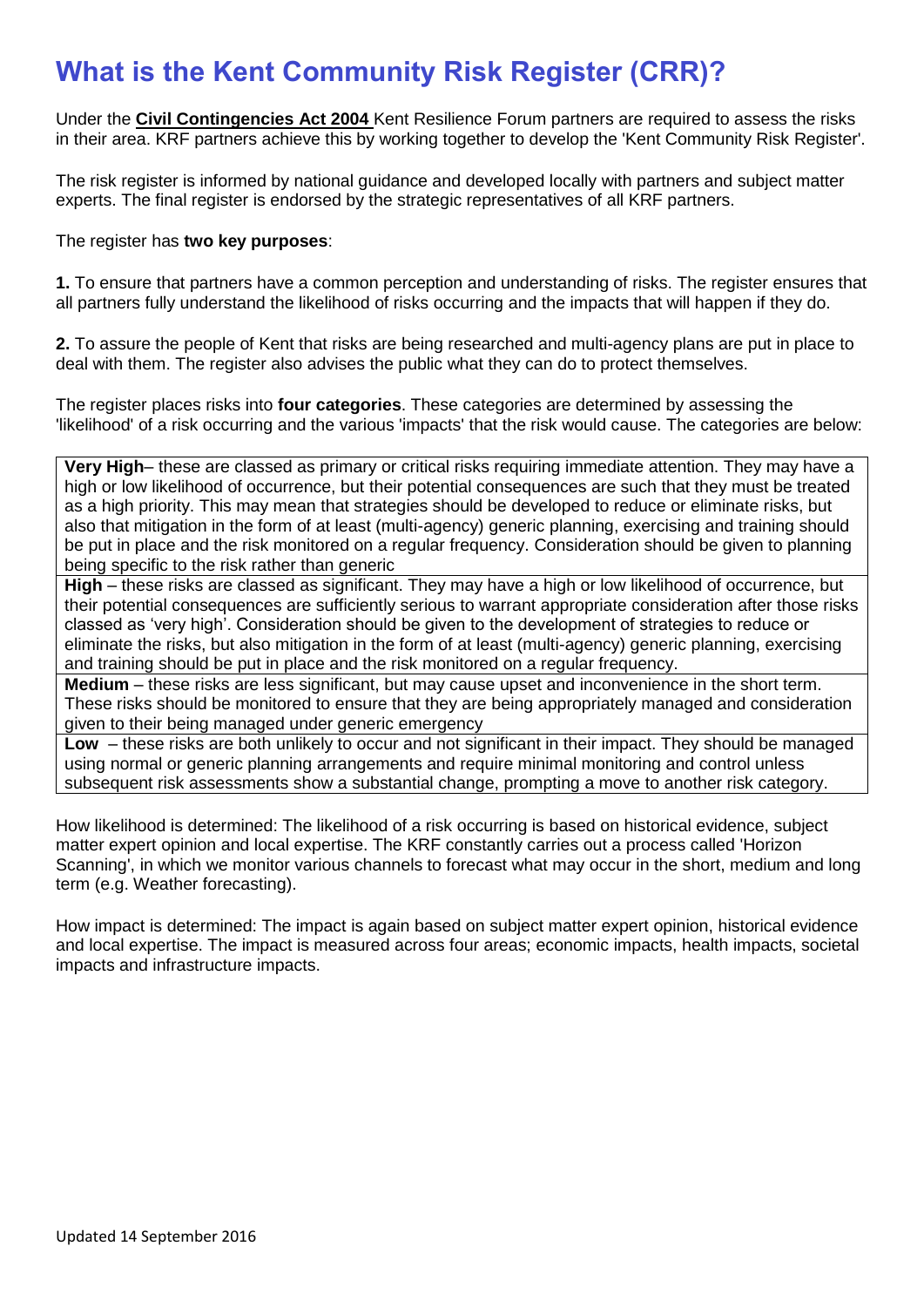# **Very High Risks**

# **Severe Inland Flooding**

Inland flooding can occur as a result of rivers over flowing their banks, groundwater becoming saturated, or surface water being unable to drain.

Consequences of flooding include:

- Risk to life and health.
- Damage to homes, businesses, communities, agricultural land and infrastructure.
- Evacuation of residents in short, medium and long-term phases.
- Disruption to utilities (electricity and water supply).
- Pollution and contamination of the environment.
- Impact on the local economy and businesses.

## **Local / urban flooding**

This assessment considers a 'regional' event in which water flows create a danger to life. The depth and velocity of water flows can be variable depending on location and weather. Mutual aid is highly likely to be required from other regions. Due to the scale of the event it is likely that national resources would need to be prioritised.

Infrastructure and economic recovery could take between 6 and 18 months.

| <b>BE PREPARED</b>                                                                                                                                                                                                                                                                  | <b>DURING THE INCIDENT</b>                                                                                                                                                                                                                                                                                                                                                                                                                                                                                                                                                                                                                                                                                                                                                                                                                                                                                      | <b>AFTER THE INCIDENT</b>                                                                                                                                                                                                                                                                                                                                                                                                                                                                                                                                                                                                                                                                                                                                                                                                                                                     |  |
|-------------------------------------------------------------------------------------------------------------------------------------------------------------------------------------------------------------------------------------------------------------------------------------|-----------------------------------------------------------------------------------------------------------------------------------------------------------------------------------------------------------------------------------------------------------------------------------------------------------------------------------------------------------------------------------------------------------------------------------------------------------------------------------------------------------------------------------------------------------------------------------------------------------------------------------------------------------------------------------------------------------------------------------------------------------------------------------------------------------------------------------------------------------------------------------------------------------------|-------------------------------------------------------------------------------------------------------------------------------------------------------------------------------------------------------------------------------------------------------------------------------------------------------------------------------------------------------------------------------------------------------------------------------------------------------------------------------------------------------------------------------------------------------------------------------------------------------------------------------------------------------------------------------------------------------------------------------------------------------------------------------------------------------------------------------------------------------------------------------|--|
| Where could you go in an<br>emergency?<br>Are you insured?<br>Assess your risk - sign up to<br>the Environment Agency<br><b>Floodline</b><br>Keep an track of the weather -<br>$\bullet$<br><b>BBC</b> weather or Met Office.<br>Does your community have a<br><b>Flood Warden?</b> | Follow advice and guidance of<br>$\bullet$<br>the emergency services.<br>Tune in to your local radio<br>$\bullet$<br>station or Floodline for<br>updates.<br>Put plugs in sinks and baths<br>$\bullet$<br>and weigh them down.<br>If safe to do so, turn off gas,<br>$\bullet$<br>electricity and water mains<br>before water enters your<br>home. (Don't touch sources of<br>electricity when standing in<br>water.)<br>Never drive through flood<br>water (80% of flood deaths<br>occur in vehicles).<br>If you cannot leave for any<br>reason move your family and<br>pets to a higher position with a<br>means of emergency escape.<br>If raw sewage enters your<br>$\bullet$<br>property keep out and stay<br>elsewhere until it has been<br>decontaminated.<br>Report property flooding or<br>river blockages to the<br>Environment Agency on 0800<br>80 70 60 or follow the flood<br>destroy link below. | Find out if it is safe to return to<br>$\bullet$<br>your property by<br>checking various media<br>sources and the Local Authority<br>website.<br>Check falling river levels via the<br>$\bullet$<br>Floodline and the Environment<br>Agency website.<br>Contact your insurance company<br>$\bullet$<br>as soon as possible and follow<br>their advice.<br>If safe to do so, take photographs<br>$\bullet$<br>of your property for evidence of<br>damage.<br>Have your electricity, gas and<br>$\bullet$<br>water supply checked by a<br>certified professional before using<br>them.<br>Be aware of consumables within<br>$\bullet$<br>the property, such as food<br>which may have been<br>contaminated and therefore not<br>safe to use.<br>Wear appropriate clothing, such<br>$\bullet$<br>as wellington boots and gloves to<br>protect yourself against<br>contamination. |  |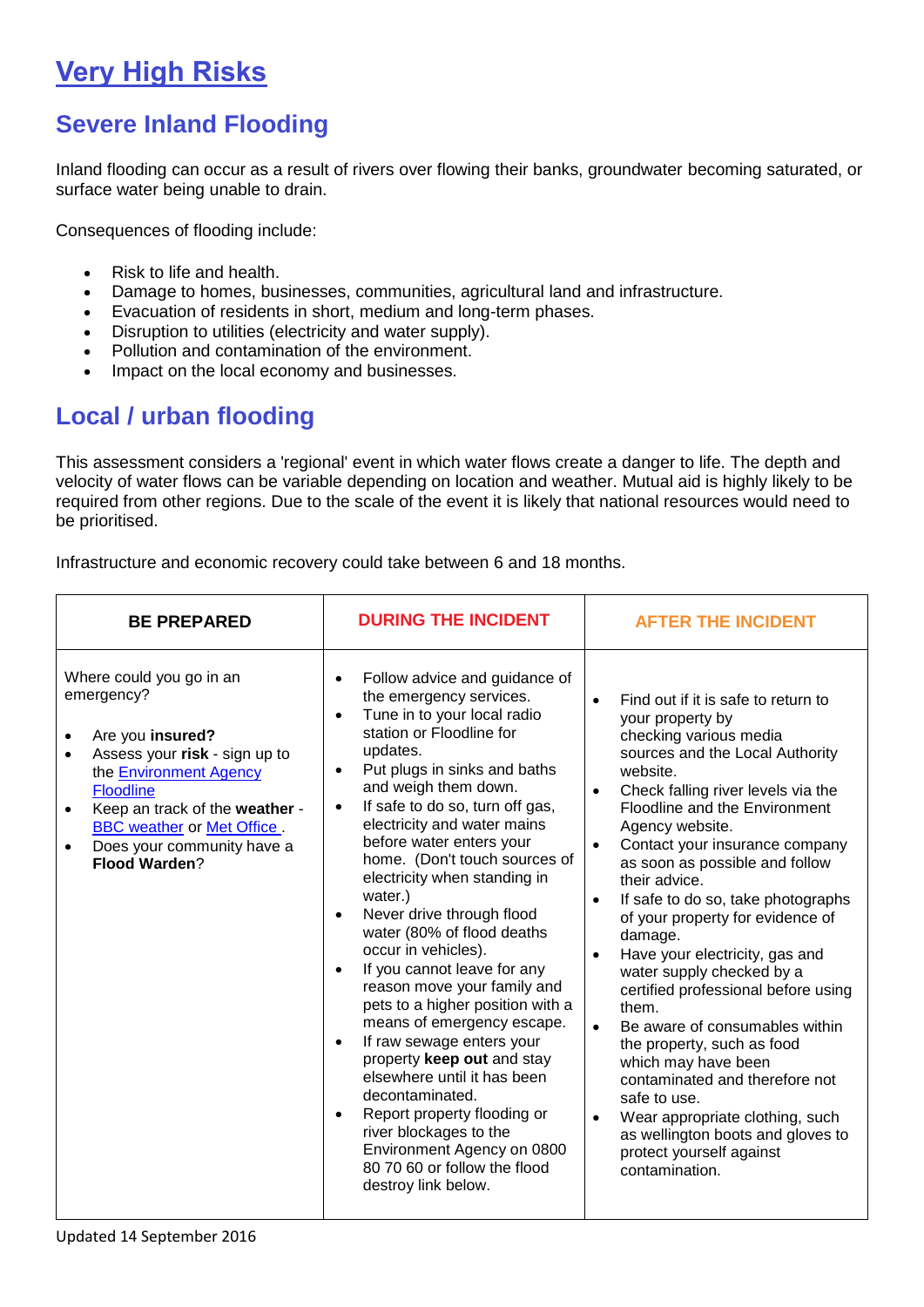### **Influenza-type disease**

Infectious diseases can have a significant health impact, particularly on those with existing health conditions and can cause a strain on the health sector.

Pandemic influenza is caused by a new influenza virus that spreads rapidly causing widespread epidemics in countries around the world. It generally occurs when a new strain emerges for which there is no current vaccination.

It is unlikely that a pandemic would originate in the UK, however due to the nature of international travel the UK will be at risk. The World Health Organisation maintains constant international surveillance to monitor and track any emerging outbreaks.

Symptoms will vary depending on the nature of the strain, however commonly include headache, fever, cough, sore throat and aching muscles and joints. The most common secondary complications from influenza are bronchitis and secondary bacterial pneumonia. More details can be located on the NHS website.

| Maintain good hygiene by:<br>Try not to go to your GP (as<br>$\bullet$<br>$\bullet$<br>this could spread the virus). If<br>you are concerned contact 111<br>areas clean.<br>Covering your nose and mouth<br>or visit the below websites for<br>when you sneeze.                                                                                                                                                                                                                                                                           | <b>BE PREPARED</b> | <b>DURING THE INCIDENT</b> | <b>AFTER THE INCIDENT</b>                                           |  |  |
|-------------------------------------------------------------------------------------------------------------------------------------------------------------------------------------------------------------------------------------------------------------------------------------------------------------------------------------------------------------------------------------------------------------------------------------------------------------------------------------------------------------------------------------------|--------------------|----------------------------|---------------------------------------------------------------------|--|--|
| more information.<br>Dispose of dirty tissues promptly<br>and carefully (Catch it, Bin it, Kill<br>Take note of public information<br>$\bullet$<br>and advice.<br>it).<br>Wash your hands frequently<br>Continue to observe good<br>$\bullet$<br>with soap and water (or<br>hygiene.<br>antibacterial gel).<br>Be aware that viruses can live<br>on surfaces. Clean hard<br>surfaces such as worktops, door<br>handles and hand rails<br>frequently.<br>Make sure you and your family<br>are up to date with<br>recommended vaccinations. |                    |                            | Be aware that viruses can live on<br>surfaces, so make sure to keep |  |  |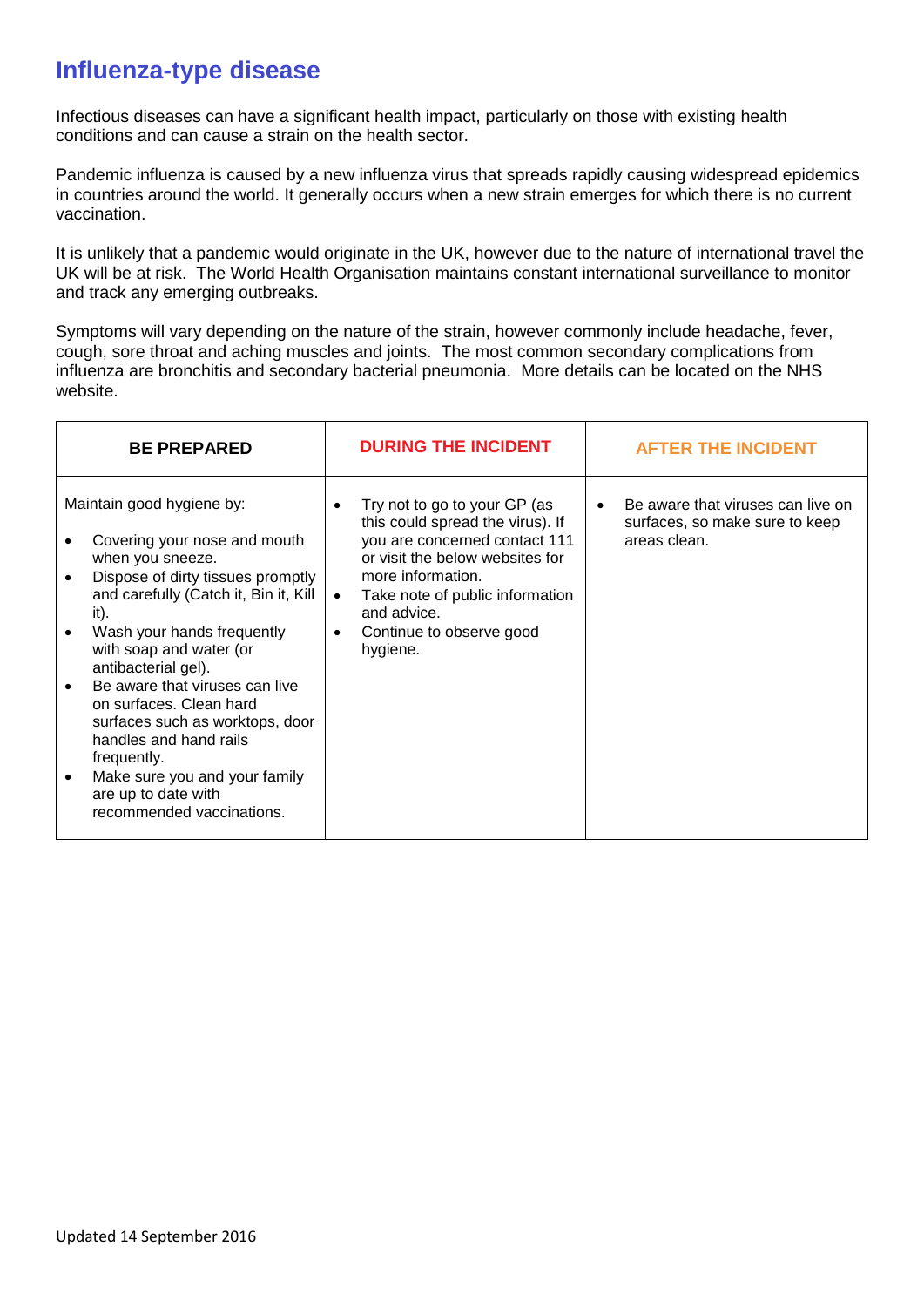# **High Risks**

### **Severe Weather**

*"Severe weather" encompasses events including heavy snow, high winds, extreme temperatures, and heavy rain. Theses events can cause significant disruption as well as very serious health impacts. The nature of the UK as an island, and Kent as a coastal region, mean that the weather can be very changeable and difficult to forecast.*

#### **Storm and Gales**

The planning for this risk is based upon a reasonable worst case scenario of storm force winds affecting the county for at least 6 hours. Historical records suggest a reasonable forecast of wind speeds in excess of 55mph with gusts over 85mph. This has the potential to cause significant damage to buildings and infrastructure. This can often be accompanied by periods of extremely heavy rainfall, with surface water having the potential to cause flash flooding or dangerous driving conditions. The risk is more prevelant in exposed areas, particularly coastal communities.

| <b>BE PREPARED</b>                                                                                                                                                                                                                                            | <b>DURING THE INCIDENT</b>                                                                                                                                                                                                                                                                                                                                                        | <b>AFTER THE INCIDENT</b>                                                                                                                                                                                      |
|---------------------------------------------------------------------------------------------------------------------------------------------------------------------------------------------------------------------------------------------------------------|-----------------------------------------------------------------------------------------------------------------------------------------------------------------------------------------------------------------------------------------------------------------------------------------------------------------------------------------------------------------------------------|----------------------------------------------------------------------------------------------------------------------------------------------------------------------------------------------------------------|
| Where possible secure any<br>loose objects that you have<br>outside.<br>Close and fasten windows and<br>doors securely.<br>Try and park vehicles away<br>from trees, walls and fences.<br>Keep an track of the weather -<br><b>BBC Weather or Met Office.</b> | Do not attempt to go outside<br>$\bullet$<br>and make any repairs during<br>storms and gales.<br>Avoid unnecessary journeys<br>$\bullet$<br>but if you must drive, slow<br>down and avoid exposed<br>routes such as bridges. Take<br>particular care of side winds<br>affecting your vehicle.<br>Tune into your local radio<br>$\bullet$<br>station - Go in, Stay in, Tune<br>in. | If you locate any blown down or<br>٠<br>hanging loose electrical or phone<br>cables, do not touch<br>them. Report them to the<br>emergency services or utility<br>supplier. Click here for contact<br>details. |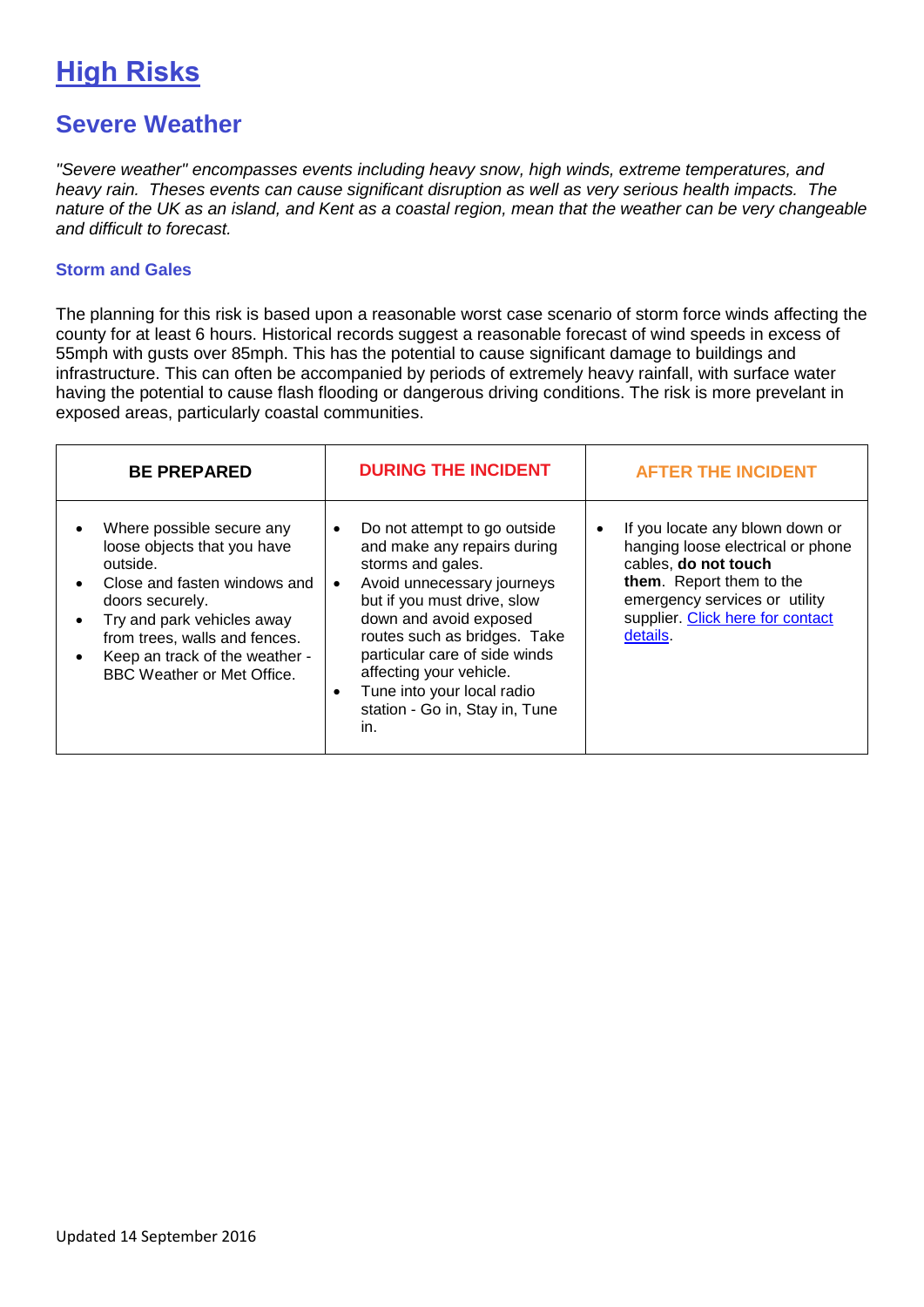#### **Low Temperatures and Heavy Snow**

The planning for this risk is based upon the reasonable worst case scenario of snow falling and lying over most of the county for at least 7 days, with most lowland areas experiencing cover in excess of 30cm with daily mean temperatures below 3°C. Such a scenario may result in 'excess deaths' and cold weather related illness and injury (predominantly in vulnerable groups such as older people and those with chronic health problems). There is also likely to be substantial disruption to transport networks, schools and businesses. This hazard would also be accompanied by icy conditions including the risk of road traffic collisions and hospital admissions due to slips, trips and falls.

| <b>BE PREPARED</b>                                                                                                                                                                                                               | <b>DURING THE INCIDENT</b>                                                                                                                                                                                                                                                                                                                                                                                                                                                                 | <b>AFTER THE INCIDENT</b>                                                                                                          |  |  |
|----------------------------------------------------------------------------------------------------------------------------------------------------------------------------------------------------------------------------------|--------------------------------------------------------------------------------------------------------------------------------------------------------------------------------------------------------------------------------------------------------------------------------------------------------------------------------------------------------------------------------------------------------------------------------------------------------------------------------------------|------------------------------------------------------------------------------------------------------------------------------------|--|--|
| Make sure your house has<br>$\bullet$<br>sufficient insulation, particular<br>around your water tank, loft and<br>water pipes.                                                                                                   | Keep warm - make sure you<br>$\bullet$<br>wear appropriate clothing<br>blankets and warm drinks and<br>food.                                                                                                                                                                                                                                                                                                                                                                               | Be ready for the snow to melt<br>and be aware of the risk of<br>flooding.<br>Check your property for damage<br>$\bullet$           |  |  |
| Check that you have de-icer or<br>$\bullet$<br>salt/grit and the tools necessary<br>to keep your home safe and<br>clear of snow.                                                                                                 | Keep moving your arms and<br>$\bullet$<br>legs to help blood circulate.<br>Keep in contact with family<br>٠<br>and friends, especially elderly                                                                                                                                                                                                                                                                                                                                             | (pipes and gutters particularly<br>may have been damaged by the<br>low temperatures and snow).<br>Replenish your stocks of de-icer |  |  |
| Prepare your car - make sure<br>the vehicle is prepared for the<br>journey (ie petrol/diesel,<br>screenwash, suitable tyres, high<br>visibility jacket, blankets and a<br>spade etc).<br>Prepare a grab bag - extra<br>$\bullet$ | and vulnerable people.<br>Keep an eye out for<br>$\bullet$<br>neighbours who may need<br>help.<br>Keep your heating at a<br>$\bullet$<br>regular temperature.<br>Tune into your local radio<br>$\bullet$                                                                                                                                                                                                                                                                                   | and grit/salt.                                                                                                                     |  |  |
| warm clothes, blankets, a torch,<br>food, water, a fully charged<br>phone and a spade.                                                                                                                                           | station - Go in, Stay in, Tune<br>in.                                                                                                                                                                                                                                                                                                                                                                                                                                                      |                                                                                                                                    |  |  |
| Keep an track of the weather -<br>$\bullet$<br><b>BBC Weather or Met Office.</b>                                                                                                                                                 | Avoid making any unnecessary<br>journeys, This includes:                                                                                                                                                                                                                                                                                                                                                                                                                                   |                                                                                                                                    |  |  |
|                                                                                                                                                                                                                                  | Make sure you know the best<br>routes to take (try to use main<br>routes which have been<br>treated and well lit).<br>Make sure you have told<br>$\bullet$<br>somebody about your journey<br>and when your expect to<br>arrive.<br>Wear practical footwear that<br>is warm and has a good<br>grip. Consider using a<br>walking stick to help you<br>balance.<br>Take your grab bag with a<br>fully charged phone and<br>torch.<br>Check the Highway Code for<br>further advice on driving. |                                                                                                                                    |  |  |
|                                                                                                                                                                                                                                  | Slow down and allow extra<br>$\bullet$<br>room for stopping.<br>If you start to skid, ease off<br>$\bullet$<br>the accelerator and avoid<br>braking.                                                                                                                                                                                                                                                                                                                                       |                                                                                                                                    |  |  |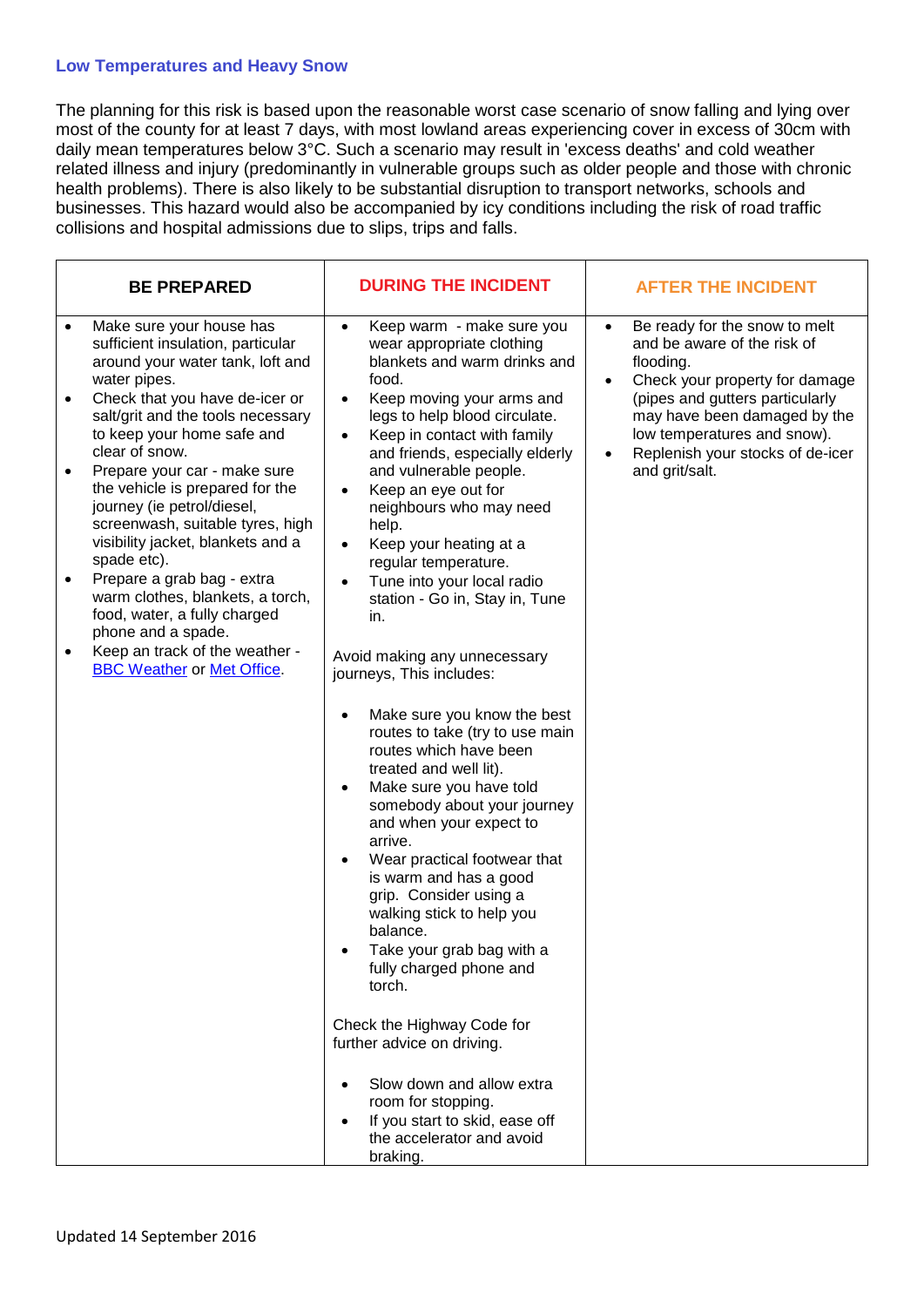| If you do need to brake, pump<br>the brakes rather than<br>pressing hard on them. |
|-----------------------------------------------------------------------------------|
|-----------------------------------------------------------------------------------|

#### **Heat wave**

A heatwave is an extended period of hot weather relative to the expected conditions of the area at that time of year. The UK does not have a formal definition of what constitutes a heatwave, however the World Meteorological Organisation defines it as when the maximum temperature is more than five consecutive das exceeds the normal maximum average temperature by 5°C. The event will typically be triggered from air coming from the Mediterranean and North Africa (with the potential including of Saharan Dust). The air will be very warm and humid with the threat of thunderstorms. The high humidity makes conditions uncomfortable and prevents temperatures from lowering overnight. During these conditions pollution may also be trapped closed to the ground causing additional issues for those with respiratory conditions such as Asthma. The extreme heats can cause secondary impacts such as damage to infrastructure through the melting of tarmac or buckling of rails, increased risks of heathland fires, and additional pressure on the power network through higher demand for climate control systems.

| <b>BE PREPARED</b>                                                                                                                                                                                                       | <b>DURING THE INCIDENT</b>                                                                                                                                                                                                                                                                                                                                                                                                                                                                                                                                                                                                                                                                                                                       | <b>AFTER THE INCIDENT</b>                                      |
|--------------------------------------------------------------------------------------------------------------------------------------------------------------------------------------------------------------------------|--------------------------------------------------------------------------------------------------------------------------------------------------------------------------------------------------------------------------------------------------------------------------------------------------------------------------------------------------------------------------------------------------------------------------------------------------------------------------------------------------------------------------------------------------------------------------------------------------------------------------------------------------------------------------------------------------------------------------------------------------|----------------------------------------------------------------|
| Make sure you have plenty of<br>sun cream and water in your<br>house.<br>Try to make sure you have<br>cooling devices, such as fans<br>available.<br>Keep an track of the weather -<br><b>BBC</b> weather or Met Office. | Try to keep your house cool<br>$\bullet$<br>and well ventilated (closing<br>blinds and curtains, opening a<br>window can help).<br>Wear lightweight loose fitting<br>clothing.<br>Apply appropriate factor sun<br>cream regularly and ensure<br>you drink plenty of fluids to stay<br>hydrated.<br>Try to avaiod exposure to the<br>the sun in the warmest part of<br>the day (1100-1500) and avoid<br>being in the heat for long<br>periods.<br>Avoid strenuous physical<br>activity, particularly during the<br>hottest parts of the day.<br>Check on vulnerable<br>neighbours (the elderly and<br>very young are most at risk).<br>Make sure babies, children,<br>elderly people and animals are<br>not left alone in stationary<br>vehicles. | Replenish your stocks of sun<br>$\bullet$<br>cream and fluids, |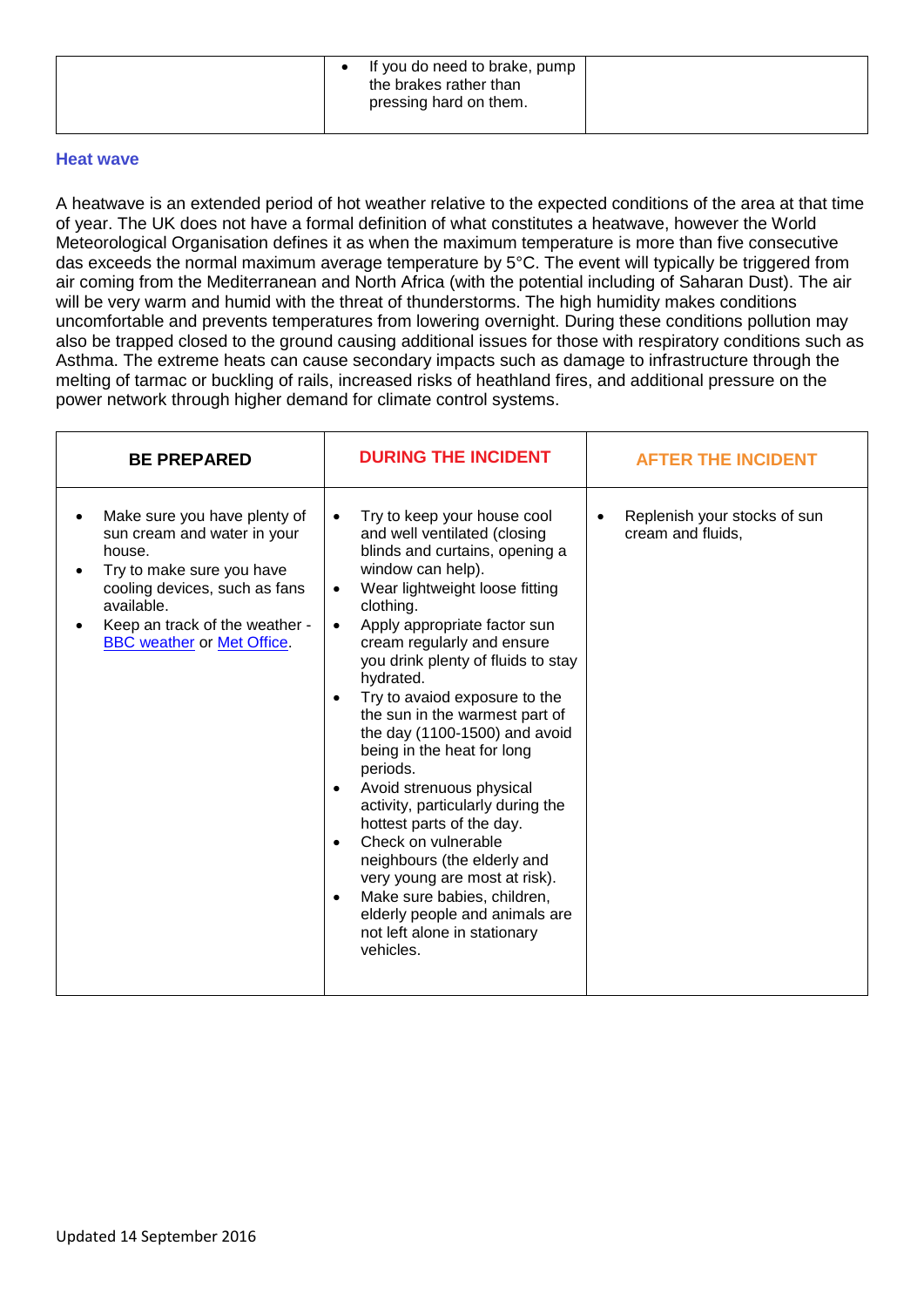# **Flooding**

#### **Local fluvial flooding**

This assessment considers a 'sub-regional' event in which flows create a danger to life. Infrastructure and economic recovery could take between 6 and 18 months. The depth and velocity of water flows can be variable dependent on location and weather. Mutual aid may be required from other counties depending on the scale of the event.

#### **Major coastal and tidal flooding**

This risk is based on the reasonable worst case scenario of a tidal flood affecting multiple counties along the East Coast. National resources would need to be share across counties. It is anticipated that there would be up to 4 days advanced warning of a potential event, with confidence in forecasts becoming greater closer to the event. Confirmation of anticipated flooding would be between 24-8 hours before the event occurring. Emergency services operations may be impacted if they are within the inundation zone and rescues would be required by specialist vehicles. Immediate evacuation may be required and infrastructure and utilities may suffer significant damage.

It is assumed that a significant proportion of those who are required to evacuate would choose to stay with friends and relatives. Planning assumptions suggest up to 142,000 people in Kent may need assistance with shelter for up to 5 days, with some of those requiring ongoing support for up to 12 months. Historically, East Coast flood events initiate in the north and work down the coast, with Kent being the last county affected. In historical events the Thames Estuary has also served to mitigate some of the impacts of the surges.

| <b>BE PREPARED</b>                                                                                                                                                                                                                                                                                                                                                                                                                                                                                                                                                                     | <b>DURING THE INCIDENT</b>                                                                                                                                                                                                                                                                                                                                                                                                                                                                                                                                                                                                                                                                                                                                             | <b>AFTER THE INCIDENT</b>                                                                                                                                                                                                                                                                                                                                                                                                                                                                                                                                                                                                                                                                                                                            |  |
|----------------------------------------------------------------------------------------------------------------------------------------------------------------------------------------------------------------------------------------------------------------------------------------------------------------------------------------------------------------------------------------------------------------------------------------------------------------------------------------------------------------------------------------------------------------------------------------|------------------------------------------------------------------------------------------------------------------------------------------------------------------------------------------------------------------------------------------------------------------------------------------------------------------------------------------------------------------------------------------------------------------------------------------------------------------------------------------------------------------------------------------------------------------------------------------------------------------------------------------------------------------------------------------------------------------------------------------------------------------------|------------------------------------------------------------------------------------------------------------------------------------------------------------------------------------------------------------------------------------------------------------------------------------------------------------------------------------------------------------------------------------------------------------------------------------------------------------------------------------------------------------------------------------------------------------------------------------------------------------------------------------------------------------------------------------------------------------------------------------------------------|--|
| Think about where you and your<br>pets would go if flooding<br>happens.<br>Ensure you have appropriate<br>insurance.<br>Prepare a grab bag - see "What<br>should I do in an emergency"<br>booklet for list.<br>Assess your risk - Sign up to the<br>Environment agency flood line<br>or call 0345 988 1188, or follow<br>the flood destroy link below.<br>Keep on track of the weather -<br><b>BBC Weather or Met Office.</b><br>If your community is at risk of<br>flooding find out if you have a<br>Flood Warden by contacting<br>your local <b>Borough or District</b><br>Council. | Follow advice and guidance of<br>the emergency services.<br>Tune in to your local radio<br>$\bullet$<br>station or floodline for updates.<br>Put plugs in sinks and baths<br>$\bullet$<br>and weigh them down.<br>If safe to do so, turn off gas,<br>$\bullet$<br>electricity and water mains<br>before water enters your home.<br>(Don't touch sources of<br>electricity when standing in<br>water.).<br>Never drive through flood<br>$\bullet$<br>water (80% of flood deaths<br>occur in vehicles).<br>If you can not leave for any<br>$\bullet$<br>reason, move your family and<br>pets to a higher position with a<br>means of emergency escape.<br>If raw sewage enters your<br>٠<br>property keep out and stay<br>elsewhere until it has been<br>decontaminated. | Find out if it is safe to return to<br>$\bullet$<br>your property by checking the<br>media and the Local Authority<br>website.<br>Contact your insurance company<br>$\bullet$<br>as soon as possible and follow<br>their advice.<br>If safe to do so, take photographs<br>$\bullet$<br>of your property for evidence of<br>damage.<br>Have your electricity, gas and<br>$\bullet$<br>water supply checked by a<br>certified profesional before using<br>them.<br>Be aware that consumables within<br>$\bullet$<br>the property, such as food, may<br>have been contaminated and are<br>therefore not safe to use.<br>Wear appropriate clothing to<br>$\bullet$<br>protect yourself against<br>contamination, such as wellington<br>boots and gloves. |  |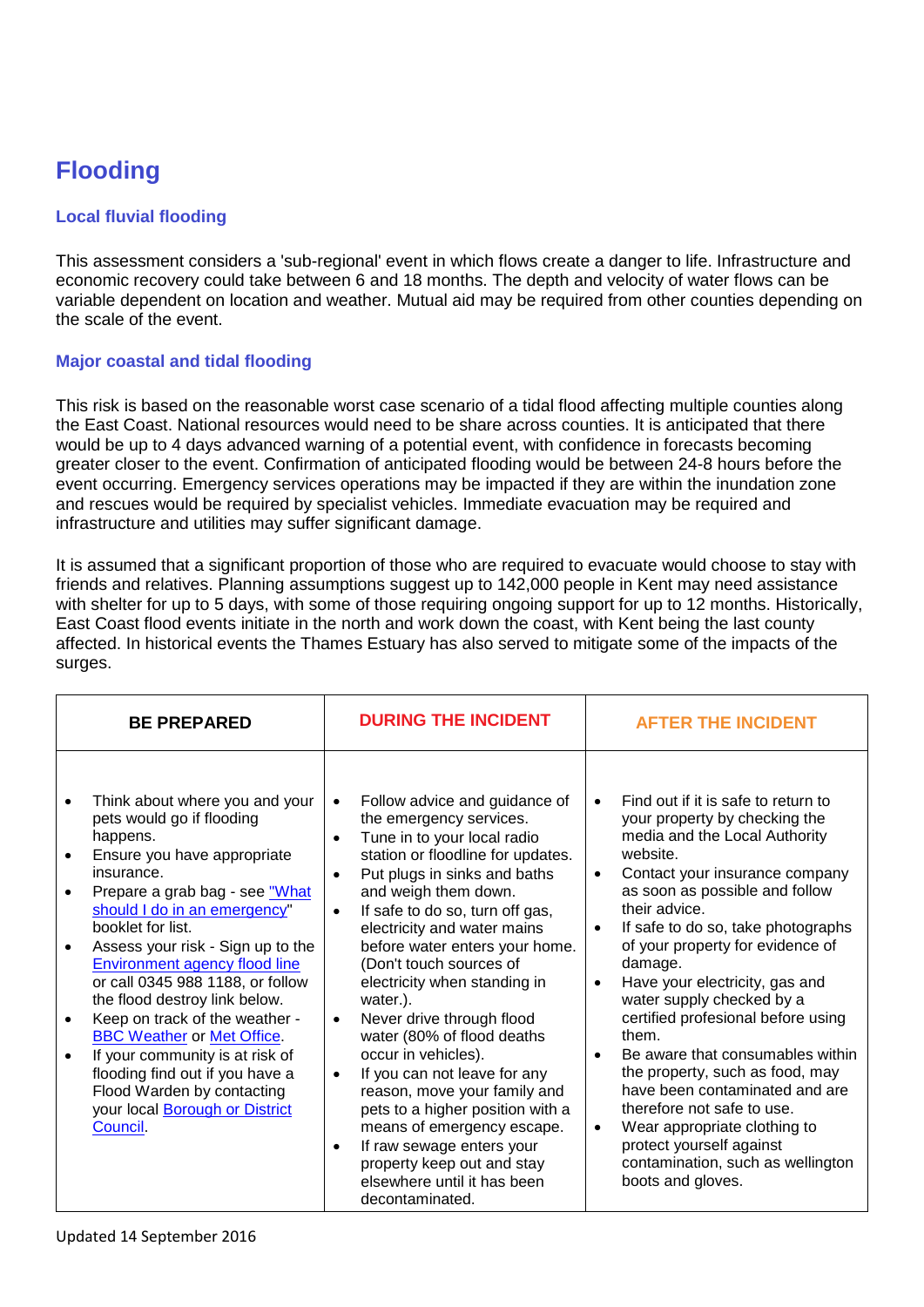| Report property flooding or<br>river blockages to the<br>Environment Agency on 0800<br>80 70 60 or follow the flood<br>destroy link below | For further advise on what to do<br>before, during and after a flood visit<br>the Environment Agency Website. |
|-------------------------------------------------------------------------------------------------------------------------------------------|---------------------------------------------------------------------------------------------------------------|
|-------------------------------------------------------------------------------------------------------------------------------------------|---------------------------------------------------------------------------------------------------------------|

## **Environmental**

#### **Toxic chemical release**

This threat includes a fire or explosion at a site near to a populated area where either fuel, flammable liquids, or toxic liquids are stored in bulk. Toxic chemicals are stored in bulk form throughout the county and the larger facilities are covered by COMAH (Control of Major Accident Hazards) Regulations, and therefore have bespoke plans in place. There are a large number of these sites in Kent, ranging from large scale storage to small scale. Incidents at these sites could have an impact on their local communities as well as disruption to the wider community. As part of the regulations the sites and Local Authority carry out planning and awareness raising in the areas that could potentially be affected. This risk also covers incidents occurring during the transit of chemicals (which is also covered by HSE guidance).

| <b>BE PREPARED</b>                                                                                                                                                                                                                                                                                                                     | <b>DURING THE INCIDENT</b>                                                                                                                                                        | <b>AFTER THE INCIDENT</b>                                                      |
|----------------------------------------------------------------------------------------------------------------------------------------------------------------------------------------------------------------------------------------------------------------------------------------------------------------------------------------|-----------------------------------------------------------------------------------------------------------------------------------------------------------------------------------|--------------------------------------------------------------------------------|
| Be aware of the risks in your<br>local area.<br>Engage with any warning and<br>informing material you are<br>given by site operators.<br>Prepare a home emergency<br>grab pack in case you need to<br>evacuate. (details of what to<br>place in your grab pack can be<br>located in the "what should I<br>do in an emergency" booklet. | Follow the instructions of the<br>emergency services, local<br>authority and site operators.<br>Tune in to the local radio<br>station for information.<br>Go in, stay in, Tune in | Take advice from emergency<br>services, local authority and site<br>operators. |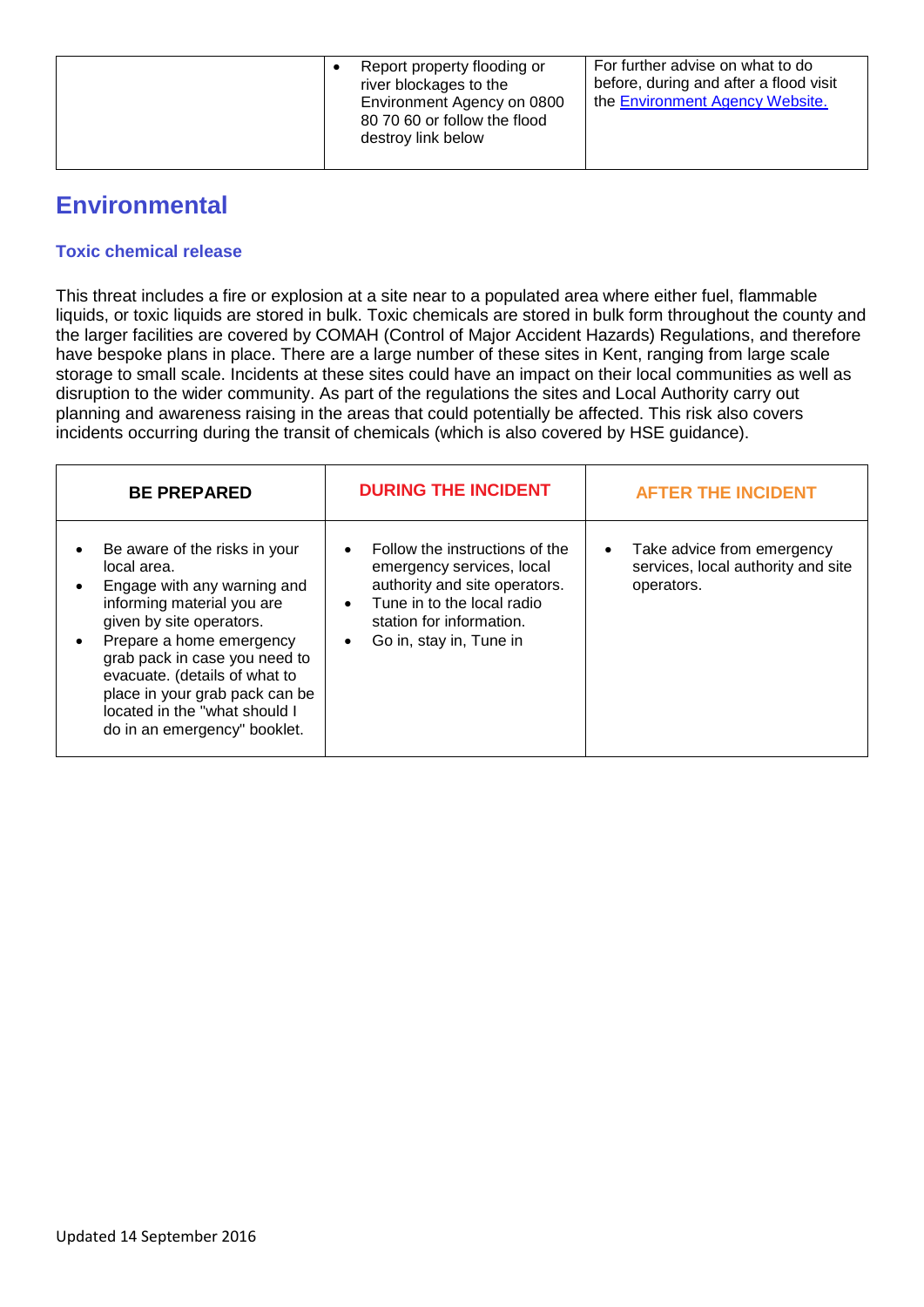#### **Radioactive substance release**

There are no nuclear reactors bordering Kent within the risk range, however Kent does have two nuclear reactors at Dungeness, one of which is still generating and one of which is being decommissioned. There is a potential for hazardous releases at both sites, and as such both have emergency plans in place and close monitoring procedures. The type of reactor used at Dungeness means that there is no risk of nuclear explosion and therefore no risk to the public or animal life outside the boundary fence due to the conventional hazards associated with electricity generation. The hazard that does exist is the risk of a release of radioactive products into the environment, albeit this risk is very low, and any release is unlikely to go beyond the boundary of the site. There are, however, plans in place should a larger release occur, with those in the risk area being regularly engaged with information and protective measures (such as potassium iodate tablets).

| <b>BE PREPARED</b>                                                                                                                                                                                                                                                                                                                    | <b>DURING THE INCIDENT</b>                                                                                                                                                                              | <b>AFTER THE INCIDENT</b>                              |  |  |
|---------------------------------------------------------------------------------------------------------------------------------------------------------------------------------------------------------------------------------------------------------------------------------------------------------------------------------------|---------------------------------------------------------------------------------------------------------------------------------------------------------------------------------------------------------|--------------------------------------------------------|--|--|
| Be aware of the risks in your<br>local area.<br>Engage with any warning and<br>informing material you are given<br>by site operators<br>Prepare a home emergency<br>grab pack in case you need to<br>evacuate. (details of what to<br>place in your grab pack can be<br>located in the "what should I do<br>in an emergency" booklet. | Follow the instructions of the<br>$\bullet$<br>emergency services and local<br>authority<br>Tune in to the local radio<br>$\bullet$<br>station for information.<br>Go in, stay in, Tune in<br>$\bullet$ | Take advice from your local<br>$\bullet$<br>authority. |  |  |

#### **Major Maritime Pollution Incident**

This risk assessment considers incidents occurring from ships at sea, at anchor, or alongside discharging any form of heavy oil, fuel or petroleum that will potentially have a significant impact on the aquatic ecosystem, marine life, coastline, agricultural produce, commerce, tourism, and potentially displacement of local communities (due to risk of explosion or fire from fumes). The effects of such a discharge could be long term. Depending on the nature of the environmental contamination there could be impacts on air, land water, animal welfare, agriculture, and waste management. There may be a need for extensive clear up operations on shore and at sea, and there may potentially be long term restrictions put in place, e.g. for fishing.

| <b>BE PREPARED</b>                                                                                                                                 |           | <b>DURING THE INCIDENT</b>                                                                                                                                                    |           | <b>AFTER THE INCIDENT</b>                                                                            |
|----------------------------------------------------------------------------------------------------------------------------------------------------|-----------|-------------------------------------------------------------------------------------------------------------------------------------------------------------------------------|-----------|------------------------------------------------------------------------------------------------------|
| If you live by the shoreline<br>prepare a grab bag in case you<br>need to evacuate - see "What<br>should I do in an emergency"<br>booklet for list | $\bullet$ | Follow the instructions of the<br>emergency services and Local<br>Authority.<br>Keep pets away from the<br>shoreline.<br>Contact the Maritime and<br><b>Coastguard Agency</b> | $\bullet$ | Be aware that you may not be<br>able to return to the shoreline for<br>a substantial period of time. |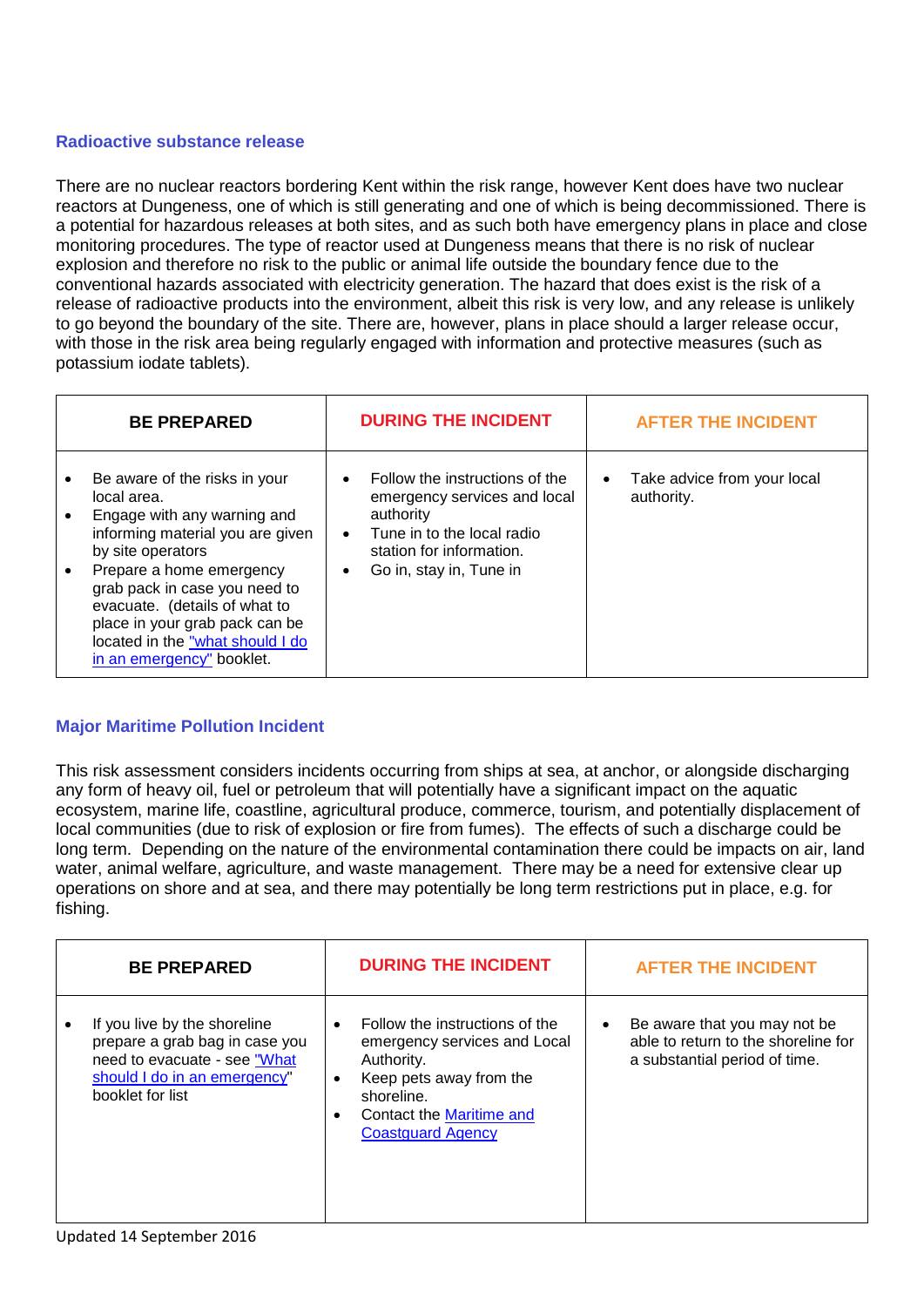#### **Major Pollution of Controlled Waters**

The pollution of controlled waters, including surface and groundwater, is a significant threat to the numerous and extensive river systems and underground aquifers in Kent. The supply and demand of water is an important resource to the day to day activities of the county. All drinking eater in Kent is supplied from either a river or groundwater source and it is therefore important to safeguard these. The Kent Resilience Forum works together to maintain a high quality of protection to minimise and mitigate potential environmental damage from pollution incidents. The most likely source of such a pollution incident would be industrial or commercial accidents. In addition to its value as a resource the river networks support a rich and diverse ecology which would be impacted by any pollution.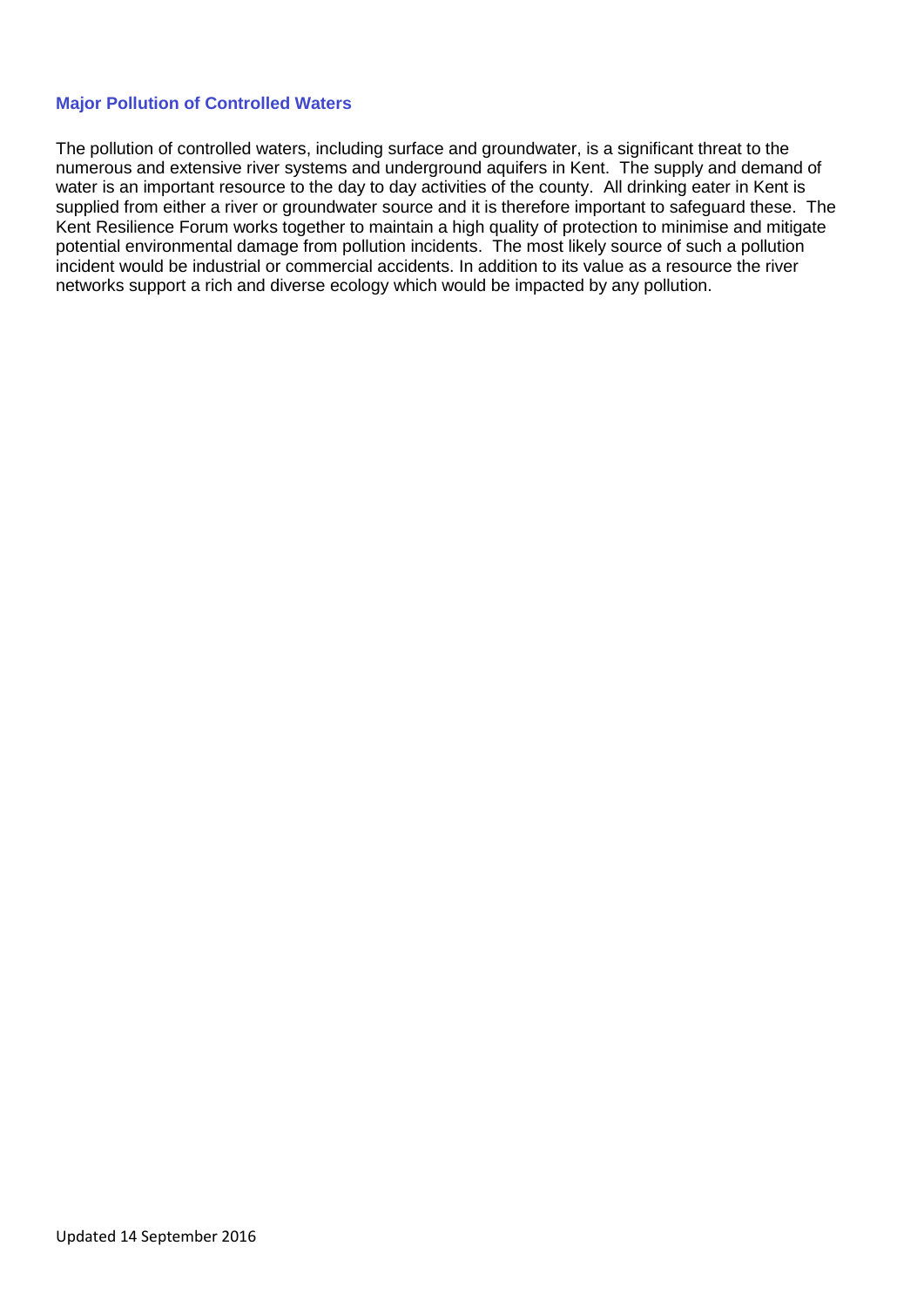# **Loss of Utilities**

#### **Constraint on the supply of fuel**

This risk is based on a scenario where filling stations, depending on their locations, start to 'run dry' within a period of 24-48 hours. Panic buying would exacerbate the situation, and replenishment of sites could take between 3-10 days (depending on location). The situation would depend largely on whether drivers from other companies would be prepared to cross picket lines or protests, whether companies judged that they were able to maintain safe operations in the presence of picket lines or protests, and the extent of the supply of fuel from other sources. The impact of a restriction in fuel will have business continuity consequences for businesses and individuals. The UK has ample fuel within the system to manage normal demand levels during a disruption in supply, but 'panic buying' places an unusual pressure that would outstrip even normal supply levels.

| <b>BE PREPARED</b> |                                                                       | <b>DURING THE INCIDENT</b>                       |                                                                                                                                                                                                                                                                                                                                                                                                                                                                                                                                                                                                                                                                                                                                                           |  | <b>AFTER THE INCIDENT</b>                                                                                                                                                |  |  |
|--------------------|-----------------------------------------------------------------------|--------------------------------------------------|-----------------------------------------------------------------------------------------------------------------------------------------------------------------------------------------------------------------------------------------------------------------------------------------------------------------------------------------------------------------------------------------------------------------------------------------------------------------------------------------------------------------------------------------------------------------------------------------------------------------------------------------------------------------------------------------------------------------------------------------------------------|--|--------------------------------------------------------------------------------------------------------------------------------------------------------------------------|--|--|
|                    | Maintain your vehicle so that it<br>is as fuel efficient as possible. | $\bullet$<br>$\bullet$<br>$\bullet$<br>$\bullet$ | Plan ahead - Do not make<br>unnecessary journeys.<br>DO NOT 'panic buy' fuel. The<br>fuel economy has ample stock<br>to cover supply disruptions for<br>normal demand conditions.<br>Fuel shortages are caused<br>when people buy fuel when<br>they do not need to!<br>Do not use plastic 'jerry cans'<br>or other unapproved storage<br>devices. These can be<br>extremely dangerous.<br>Consider other means of<br>travelling, such as car sharing,<br>walking, or cycling.<br>Consider vulnerable<br>neighbours who may not be<br>receiving their normal support.<br>Be aware that filling stations<br>may operate differently to<br>usual, for example their may<br>be limits on which stations you<br>can use and how much fuel<br>you can purchase. |  | Be aware that the return to<br>normal supply will be staggered.<br>Some filling stations will take<br>longer to restock than others,<br>particularly in rural locations. |  |  |

#### **Failure of water infrastructure**

This assessment relates to a complete loss of water supplies. This would mean domestic, industrial, and agricultural premises would have no piped water and fire tenders would not be able to use fire hydrants within the affected area. Water companies have an obligation to provide domestic customers with at least 10 litres of drinking water per person per day until supply is restored. This is done by a variety of means such as water bowsers or bottled water. Priority is given to vulnerable customers and those with special needs. Water companies are also required to give priority to hospitals and schools and have due regard for livestock and essential food industries. It may not, however, be possible to maintain a full service at hospitals, schools, and other businesses. Water companies have well established plans in place to ensure that they can fulfil their obligations.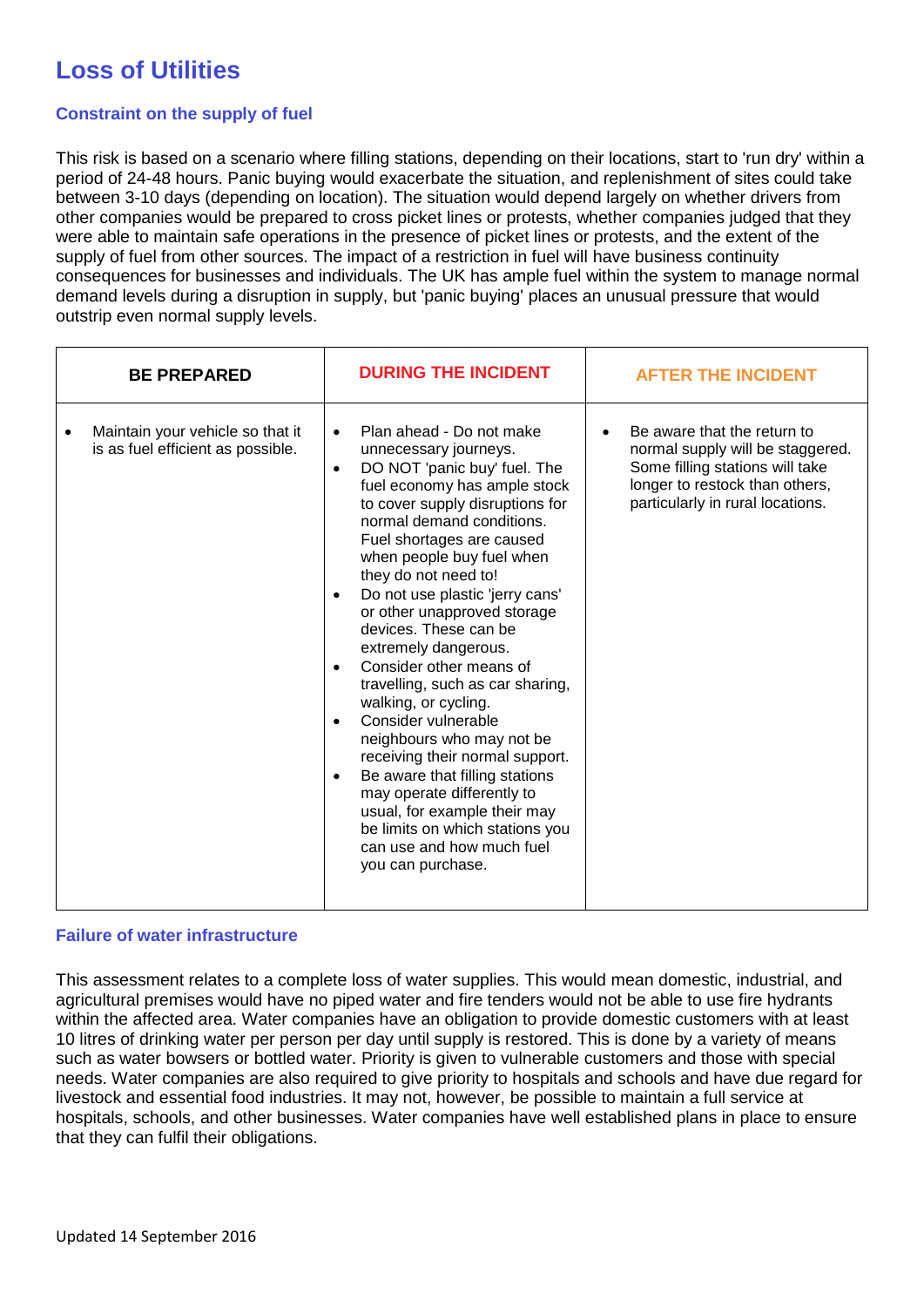The reasonable worst case scenario considers a loss of water for up to 3 days over a wide area affecting up to 50,000 people, with schools, hospitals, businesses, and domestic residences affected. This would cause public health and sanitation issues.

| <b>BE PREPARED</b>                                                                                                                                                                                                          |                        | <b>DURING THE INCIDENT</b>                                                                                                                                                                                                                                                     |                        | <b>AFTER THE INCIDENT</b>                                                                                               |
|-----------------------------------------------------------------------------------------------------------------------------------------------------------------------------------------------------------------------------|------------------------|--------------------------------------------------------------------------------------------------------------------------------------------------------------------------------------------------------------------------------------------------------------------------------|------------------------|-------------------------------------------------------------------------------------------------------------------------|
| Keep bottled water available.<br>Make sure you know the<br>emergency supply number for<br>your water company.<br>If you identify an issue with the<br>water supply alert your water<br>company to ensure they are<br>aware. | $\bullet$<br>$\bullet$ | Check on the website of your<br>water supplier for information<br>and updates<br>Follow the instructions of the<br>emergency services and Local<br>Authority.<br>Make yourself known to the<br>Local Authority if you are<br>vulnerable or have additional<br>needs for water, | $\bullet$<br>$\bullet$ | Follow advise from the water<br>company.<br>You may need to run taps for<br>several minutes to remove<br>contamination. |

#### **Loss of telecommunications**

This scenario involves a full loss of the telecommunications infrastructure with no notice. The disruption could have wide ranging impacts, such as disruption to traffic lights, ATM machines, retail systems, , e-mail and internet, and the ability to contact the emergency services. Mobile phones are also reliant on the landline phone infrastructure, so it is likely that this service would be disrupted as well. This could be caused by a variety of sources, such as fires in key infrastructure, flooding, or human error. The emergency services have plans in place to ensure that they can continue to communicate via a variety of means.

| <b>BE PREPARED</b>                                                                                                                                                                            |                        | <b>DURING THE INCIDENT</b>                                                                                                     |   | <b>AFTER THE INCIDENT</b> |
|-----------------------------------------------------------------------------------------------------------------------------------------------------------------------------------------------|------------------------|--------------------------------------------------------------------------------------------------------------------------------|---|---------------------------|
| Consider having multiple means<br>of contact (i.e intranet,<br>telephone and mobile)<br>Have an emergency supply of<br>cash available (you may not be<br>able to withdraw money from<br>ATMs) | $\bullet$<br>$\bullet$ | Tune in to local radio stations<br>(some television services may<br>not work)<br>Check on neighbours who may<br>be vulnerable. | ٠ | Check your bank account.  |

#### **Failure of electricity network**

This scenario involves a total failure of the national electricity transmission network lasting up to 5 days, with potential for some areas to remain without power for up to 14 days. Power stations require an amount of power to carry out the generation process. In the event of a full loss of power it would be necessary to manually restart many power stations using an external input of power. This is a well rehearsed process, however it would take some time to implement and restore full power generation to the UK. Demand for power is highest during the winter so this is considered within the assessment. Whilst this risk is technically feasible, it has never previously occurred and numerous control measures are in place to prevent it from happening. In this scenario and smaller scale disruptions, it may be necessary to implement 'rota disconnections' to ration the power that it available. In this case customers would have scheduled periods without power. Emergency services have arrangements in place to ensure they can continue to operate without power for extended periods of time.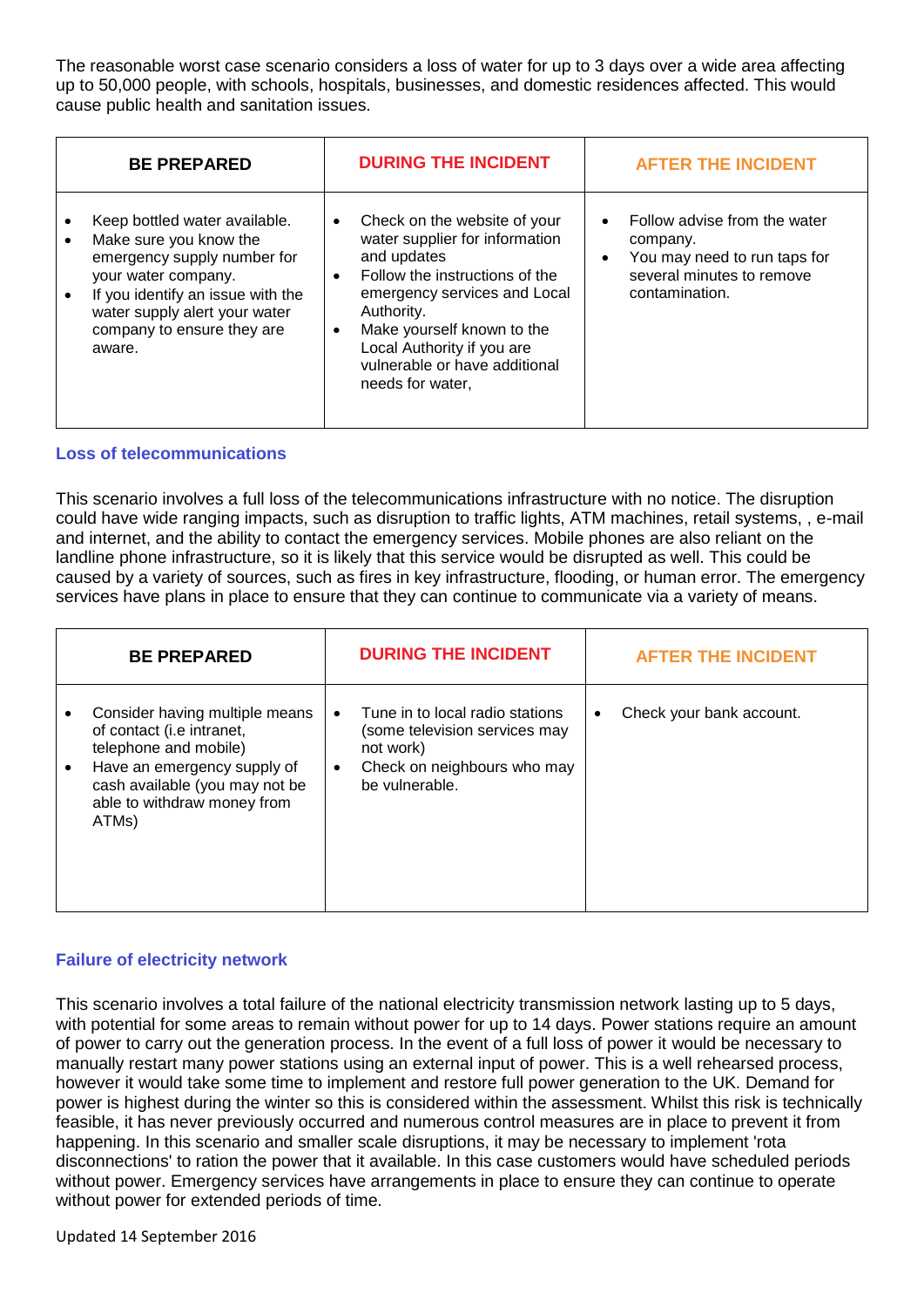| <b>BE PREPARED</b>                                                                                                                                                                                                                                                                                                                                              | <b>DURING THE INCIDENT</b>                                                                                                                                                                                                                                                                                                                                                                                                                                                                                                                                                               | <b>AFTER THE INCIDENT</b>                                                                     |
|-----------------------------------------------------------------------------------------------------------------------------------------------------------------------------------------------------------------------------------------------------------------------------------------------------------------------------------------------------------------|------------------------------------------------------------------------------------------------------------------------------------------------------------------------------------------------------------------------------------------------------------------------------------------------------------------------------------------------------------------------------------------------------------------------------------------------------------------------------------------------------------------------------------------------------------------------------------------|-----------------------------------------------------------------------------------------------|
| Make sure your home is well<br>insulated to maintain heat.<br>Make sure elderly and<br>$\bullet$<br>vulnerable friends and relative<br>are registered with there utility<br>provider.<br>Prepare a grab bag - a wind<br>up torch, food, water and a fully<br>charged phone.<br>Make yourself aware of<br>$\bullet$<br>your utility supplier contact<br>numbers. | Report the issue to your<br>$\bullet$<br>supplier to ensure they are<br>aware.<br>Check on elderly and<br>$\bullet$<br>vulnerable neighbours.<br>Tune in to local radio for<br>$\bullet$<br>updates.<br>Don't open fridge and freezers<br>$\bullet$<br>for any longer than<br>necessary. They can stay cold<br>for many hours if left closed.<br>Be wary of using candles or<br>$\bullet$<br>naked flames. Never leave<br>naked flames unattended or<br>with unsupervised children or<br>animals.<br>Be careful using generators,<br>$\bullet$<br>which can give off Carbon<br>monoxide. | Be aware that you may need to<br>$\bullet$<br>reprogramme many of your<br>electronic devices. |

#### **Mass Gathering**

#### **Attacks on Crowded Places**

Crowded places are regarded as locations or environments to which members of the public have access that could be potentially liable to terrorist attack by virtue of the crowd density. These include bars, pubs, nightclubs, restaurants, hotels, shopping centres, sports and entertainment stadia, cinemas, theatres, visitor attractions, major events, commercial centres, health establishments, education establishments, and places of worship. The UK has a variety of transport systems, including overground rail, underground rail, air, and maritime.

This assessment covers 'conventional' means of attack. That is to say that it does not assess the risk from Chemical, Biological, Radiological or Nuclear (CBRN) elements. Conventional attacks may result in traumatic injuries such as burns, breaks, bleeding, etc. This assessment considers a scenario larger than any that has previously occurred within the UK, with multiple seats of attack. The incident would involve large numbers of fatalities, alongside high numbers of traumatic injuries requiring specialist care.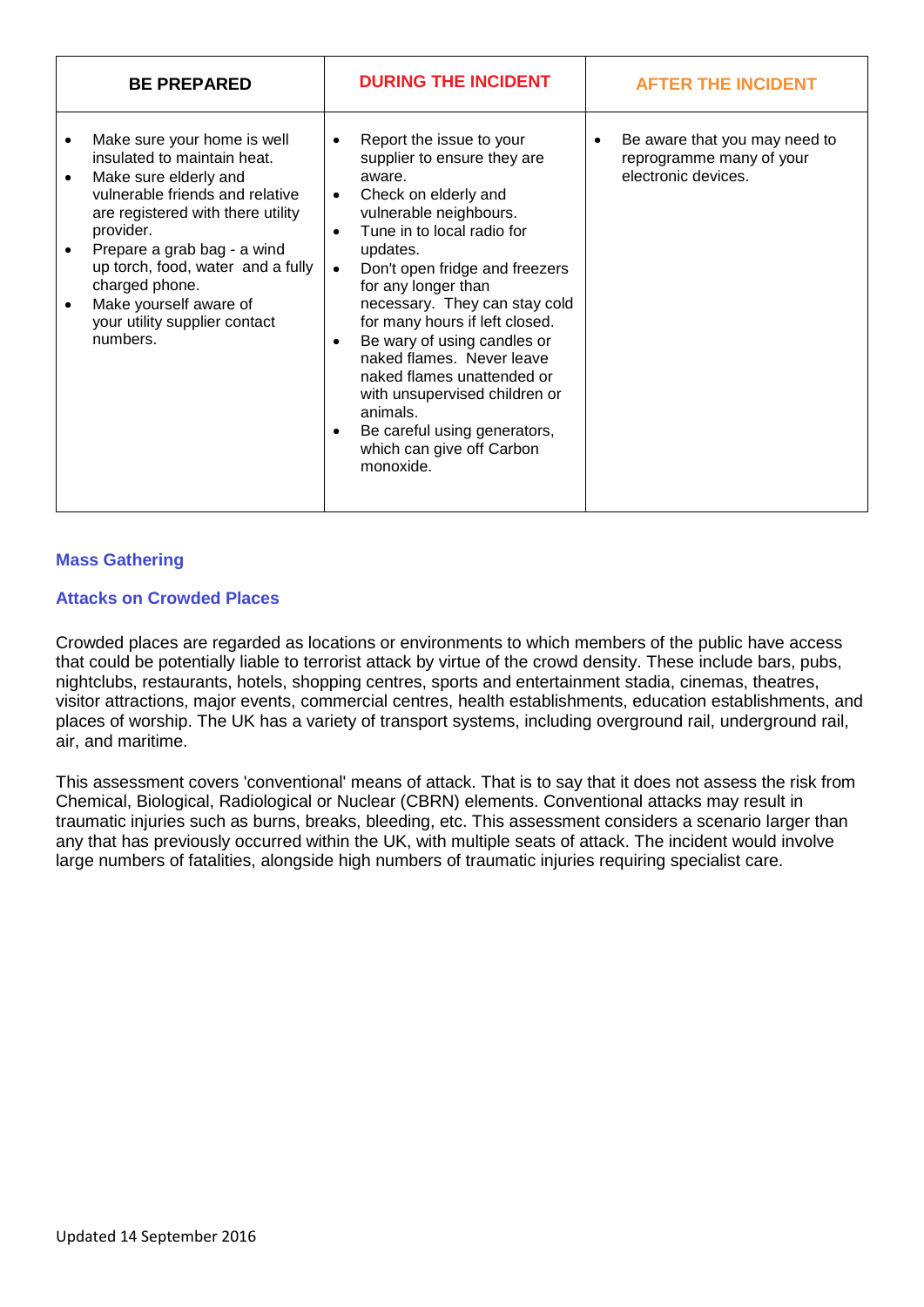#### **Major incident at a large scale event**

This risk carries many of the same issues as the one above, but considers large scale events within those environments. As with the risk above the large numbers of people involved in an unfamiliar environment creates the potential for minor incidents to escalate. Most well organised events will be organised in consultation with the emergency services and local authority, giving organisers access to a wide range of safety expertise, however In some cases they will not, meaning that safety measures could be lacking.

Many of these types of event take place outside, and so can easily be impacted by extreme weather conditions .

| <b>BE PREPARED</b><br><b>AFTER THE INCIDENT</b>                                                                                                                                                                                                                                                                                                                                                                                                                                                                                                                                                                                                                                                                                                                               |  |
|-------------------------------------------------------------------------------------------------------------------------------------------------------------------------------------------------------------------------------------------------------------------------------------------------------------------------------------------------------------------------------------------------------------------------------------------------------------------------------------------------------------------------------------------------------------------------------------------------------------------------------------------------------------------------------------------------------------------------------------------------------------------------------|--|
| Familiarise yourself with the site<br>Be aware that in some<br>If you are the first to<br>$\bullet$<br>and alternative routes to get<br>recognise an incident taking<br>circumstances you may be<br>required to give evidence about<br>place alert site staff promptly.<br>home if necessary.<br>the event at a later date.<br>Stay calm and avoid taking<br>Ensure you are aware of the<br>$\bullet$<br>safety arrangements in<br>any rash actions.<br>whatever environment you are<br>Take notice of any alarms or<br>$\bullet$<br>procedures and follow them<br>in.<br>unless otherwise directed.<br>Ensure you have appropriate<br>clothing should the weather<br>Follow instruction given to<br>change or become extreme<br>you by site staff and<br>emergency services. |  |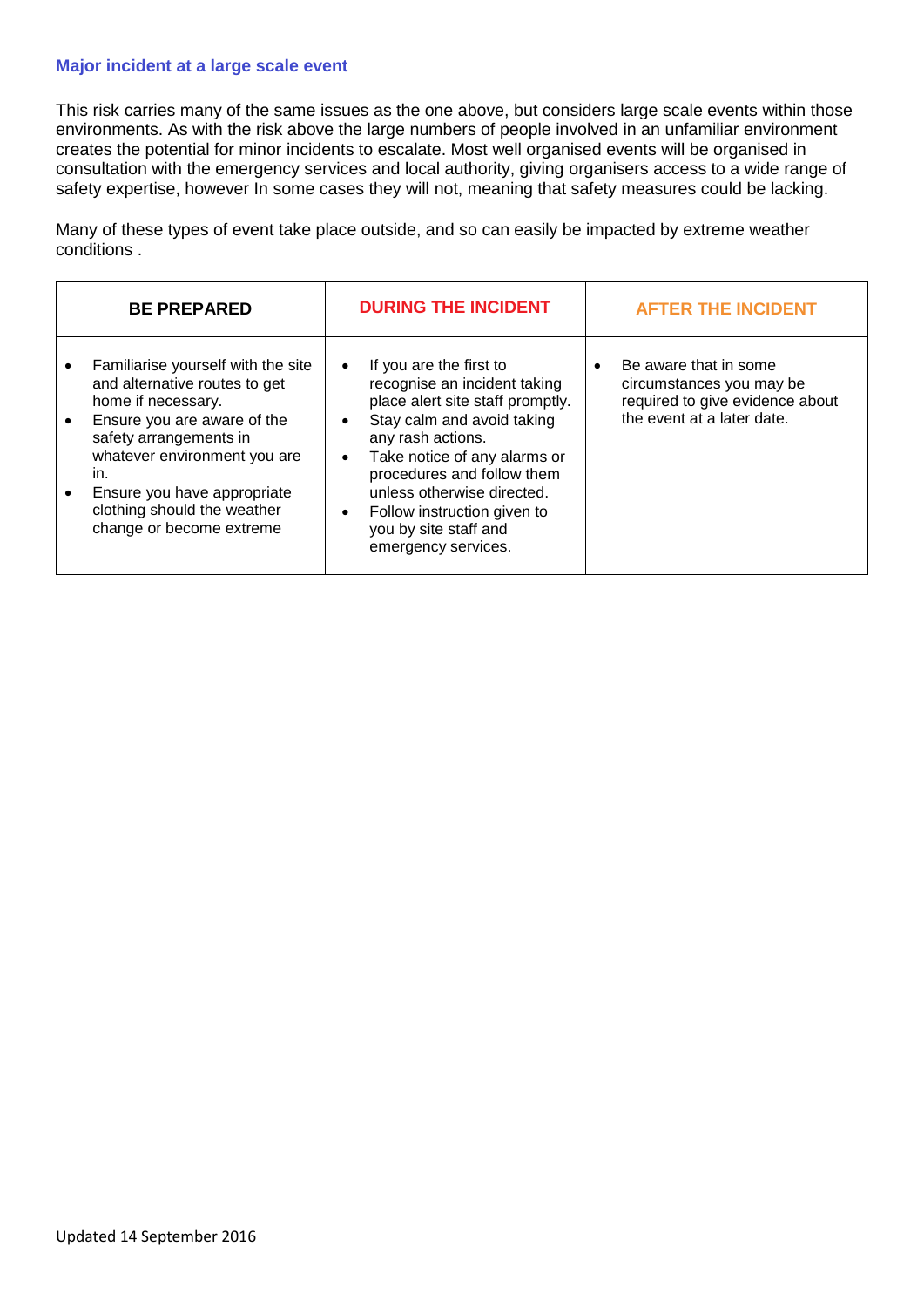# **Medium Risks**

### **Industrial Accidents**

#### **Localised fire or explosion at a fuel distribution site**

This threat includes a fire or explosion at a site where either fuel, flammable liquids, or toxic liquids are stored in bulk. Dependent on what is being stored a fire may or may not lead to an explosion, however in most circumstances the incident would lead to a plume of gases or toxic smoke. Toxic chemicals are stored in bulk form throughout the county and the larger facilities are covered by COMAH (Control of Major Accident Hazards). Regulations, and therefore have bespoke plans in place. There are a large number of these sites in Kent, ranging from large scale storage to small scale. Incidents at these sites could have an impact on their local communities as well as disruption to the wider community. As part of the regulations the sites and Local Authority carry out planning and awareness raising in the areas that could potentially be affected.

#### **Onshore fuel pipeline incident**

This threat includes a fire or explosion with a footprint of up to 1km around the site of the pipeline resulting in the potential for casualties and fatalities. There is likely to be a significant demand on emergency responders in the short term. There is a potential for a release of toxic gases and environmental damage, as well as the risk of contamination. In addition to the risk to life the failure of a strategically important fuel pipeline could lead to fuel shortages. The most likely causes of pipeline failure are:

- A physical fault in the pipeline leading to an unexpected failure (e.g through corrosion)
- Exceeding the safe operating limits of the pipeline (e.g through over pressure)
- Accidental third party damage to the pipeline, e.g struck by machinery during ditch clearance or excavation work.

Emergency responders are aware of the location of all pipework within Kent and have plans in place to respond to any incidents that do occur, as well as plans to mitigate any disruption to the fuel supply.

#### **Explosion at a gas pipeline**

This risk regards the potential for a fire or explosion at a natural gas pipeline or gas terminal. Such an incident would require an exclusion zone for safety reasons and would substantial safety concerns.

#### **Explosion at a gas terminal or flammable gas storage sites**

This threat includes a fire or explosion at a gas terminal or sites where flammable gas is stored. Events at terminals are likely to be of short duration as the feed lines will be isolated, however events at storage sties could last for extended periods if the explosion damage control equipment. There will be impacts on the environment, particularly a widespread effect on air quality. The emergency services are aware of all the sites in Kent that act as gas terminals or store flammable gas and have plans to manage any issues that occur.

#### **Accidental release of radioactive material**

This risk is most likely to occur when radioactive sources or other material is disposed of incorrectly and the material is destroyed or broken in the process, e.g if a source is melted down or crushed along with scrap metal, however the majority of smelters have portal monitors to detect radioactive materials and set off an alarm to stop material being processed. Sites undertaking processes other than smelting who bring in this material unwittingly or illegal pose a significant risk. The most likely source of this radioactive material is from medical sources such as radiotherapy machines. The impact of this risk could be environmental damage to water, air, land, animal welfare, agriculture and waste management. This may require decontamination and could result in fatalities and long term health impacts.

Updated 14 September 2016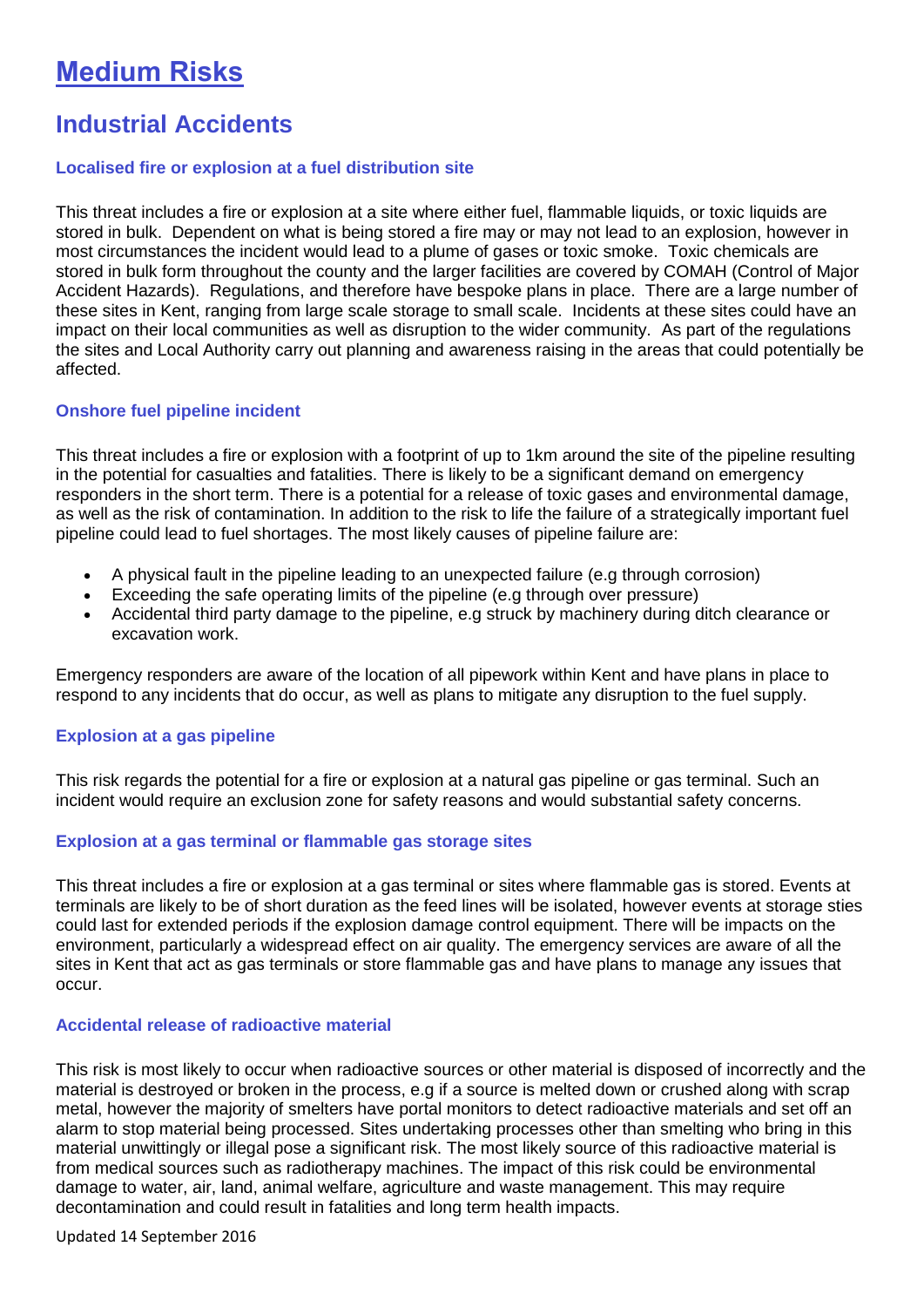#### **Biological substance release**

This risk assessment relates to an accidental release of pathogens into an urban environment. Pathogens are tightly controlled and so the risk of such an incident occurring is extremely low. The assessment looks at a worst case scenario where pathogens capable of creating a human disease are released into an urban area. Such a release would be similar to the release of SARS in China, in which a small number of people died and a large number were quarantined. This type of release could lead to human and animal health risks within the Risk Register. Sites that handle these pathogens include hospitals, biotechnology factories, universities, veterinary laboratories, military research facilities, pharmaceutical research facilities and biomedical research establishments. There are rigorous control measures in place at all these sites to ensure the risk is kept to a minimum.

#### **Biological substances release (pathogens)**

This risk assessment relates to an accidental release of pathogens into an urban environment. Pathogens are tightly controlled and so the risk of such an incident occurring is extremely low. The assessment looks at a worst case scenario where pathogens capable of creating a human disease are released into an urban area. Such a release would be similar to the release of SARS in China, in which a small number of people died and a large number where quarantined. This type of release could lead to the human and animal health risks within the Rick Register. Sites that handle these pathogens include hospitals, biotechnology factories universities, veterinary laboratories, military research facilities, pharmaceutical research facilities, and bio medical research establishments. There are rigorous control measures in place at all these sites to ensure the risk is kept to a minimum.

| <b>BE PREPARED</b>                                                                                                                                                                                                                | <b>DURING THE INCIDENT</b>                                                                                                                                                                      | <b>AFTER THE INCIDENT</b>                           |
|-----------------------------------------------------------------------------------------------------------------------------------------------------------------------------------------------------------------------------------|-------------------------------------------------------------------------------------------------------------------------------------------------------------------------------------------------|-----------------------------------------------------|
| Be aware of the risks in your<br>٠<br>local area.<br>Engage with any warning and<br>informing material you are given<br>by site operators.<br>Prepare a grab bag - see "What<br>should I do in an emergency"<br>booklet for list. | Follow the instructions of the<br>$\bullet$<br><b>Emergency Service, Local</b><br>Authority and site operators.<br>Tune into the local radio for<br>information - "Go in, Stay in,<br>Tune in". | Take advice from the site<br>$\bullet$<br>operators |

#### **Major food contamination incidents**

This includes:

- Industrial accident (chemical, microbiological, nuclear) affecting food production areas. e.g Chernobyl, Sea Empress Oil Spill and animal disease.
- Contamination of animal feed, e.g dioxins, BSE.
- Incidents arising production processes, e.g adulteration of chilli power with Sudan I dye.

This risk assessment covers the various risk associated with contamination of the food chain, resulting in potential implications for hum health. There are a number of distribution and storage centres within Kent food production and preparation businesses, and a significant number of arable farms and livestock holding areas. Contamination of human or animal feeding stuffs could have far reaching implications for human and disposal of contaminated products and animals. Contamination could occur through various means on a local, regional, national or international scale. Such a contamination, however, is unlikely to result in an immediate risk to human health, although it may create longer term health risks. The assessment covers both accidental and deliberate contamination.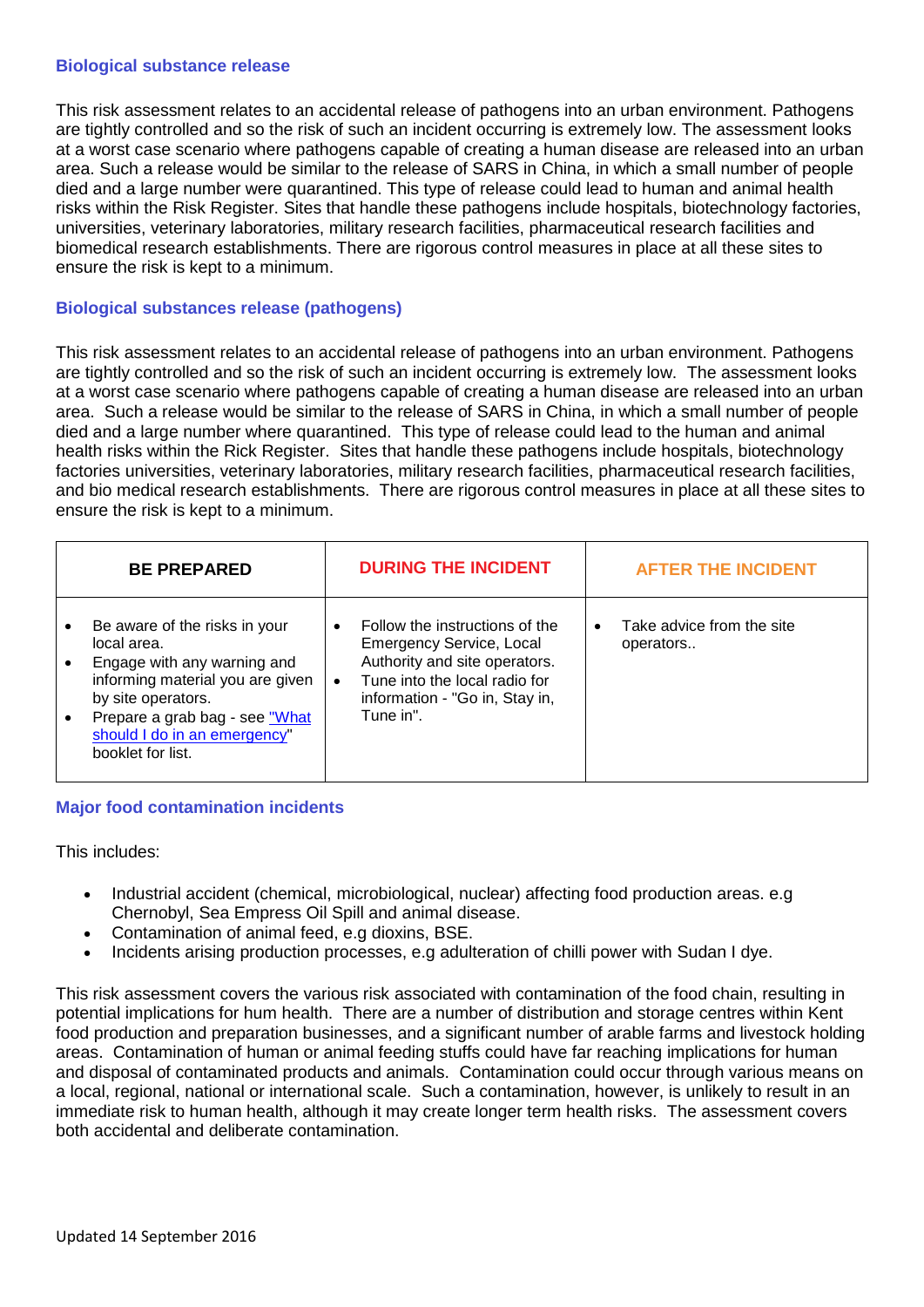| <b>BE PREPARED</b>                                                                                                                                                                                                           | <b>DURING THE INCIDENT</b>                                                                                                                                        | <b>AFTER THE INCIDENT</b>                                   |
|------------------------------------------------------------------------------------------------------------------------------------------------------------------------------------------------------------------------------|-------------------------------------------------------------------------------------------------------------------------------------------------------------------|-------------------------------------------------------------|
| Be aware of the risks in your<br>local area.<br>Engage with any warning and<br>informing material you are given<br>by site operators.<br>Prepare a grab bag - see "What<br>should I do in an emergency"<br>booklet for list. | Follow the instructions of Food<br>$\bullet$<br><b>Standards Agency and Local</b><br>Authority.<br>Tune into the local radio and<br>news channels for information | Take advise from the Food<br>$\bullet$<br>Standards Agency. |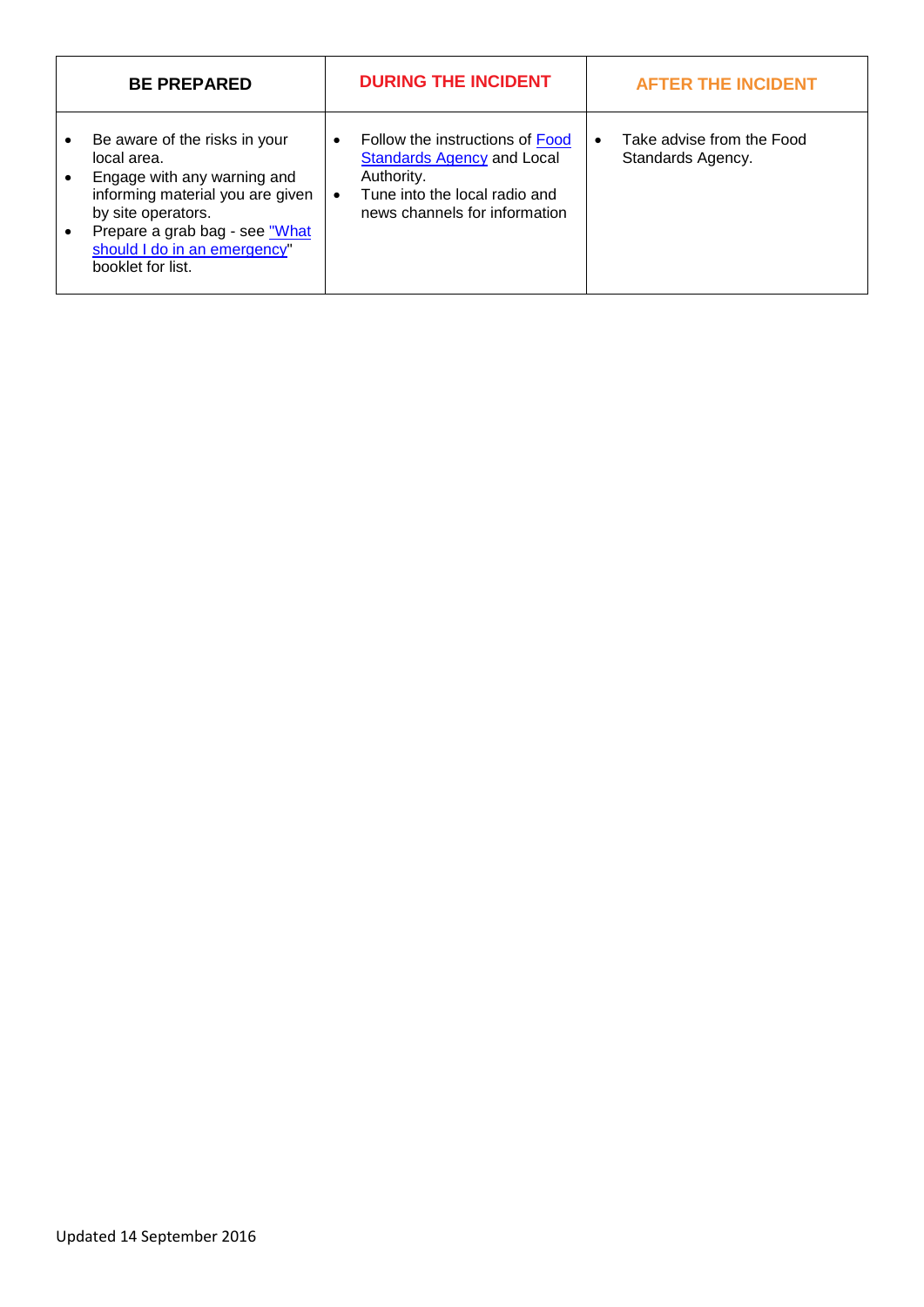### **Transport accident**

#### **Maritime accident and blockage of a port**

Kent has significant ports with the sea ports of Dover, Ramsgate, Thamesport, Sheerness, Dartford and the unique Channel Tunnel. These ports handle exclusively, or combinations, of freight and passengers. This risk considers the potential for a cumulative delay of 30 days as well as a continuous delay. Loss of a key port is likely to have an **initial** wider impact, this assessment considers the risks and threats from this initial impact as well as the longer term impacts although the planning assumptions expect the impacts to reduce over time as shippers seek alternative ports or methods of shipping.

#### **Incident in Road Tunnel**

There are five significant road tunnels within the Kent Strategic Road Network which are covered by European Tunnel Regulations. Incidents in these tunnels have the potential to cause fatalities and casualties, as well as significant disruption to the strategic road network. Such incidents could potentially involve complex rescues for the emergency services. The five tunnels within Kent are the Dartford Crossing, Medway Tunnel, Ramsgate New Harbour Approach, Round Hill Tunnel and Chestfield Tunnel.

#### **Railway incident - Channel Tunnel**

The Channel Tunnel Fixed Link is a transport system providing a fixed and permanent link between the road and rail networks of the United Kingdom and France. The system comprises rail and road systems at the terminals situated in Cheriton near Folkestone and Coquelle in Nord Pas de Calais, France. The runnel is currently operated by 'Eurotunnel' under licences issues by the governments of the UK and France. The system is effectively made up of two single track rail tunnels running in opposite directs underneath the English Channel, which link the two terminals.

The runnel allows for four categories of traffic to travel between the UK and France:

- Private cars and coaches, normally transported on Tourist Shuttles
- Commercial vehicles, lorries, and HGV's, normally transported by Freight Shuttles
- International passenger trains operated by private train operating companies
- Goods trains operated by Eurotunnel and private train operating companies.

Due to the nature of the unique tunnel environment any incident or technical failure can result in people being confined or trapped in the tunnel for long periods of time. Any incident that does occur is likely to remain within the boundaries of the terminals and tunnel, however the disruption can cause significant wider traffic issues. The safety of the Channel Tunnel is closely monitored and overseen by the Channel Tunnel Safety Authority. This is a bi-national working group that closely assesses safety and ensures appropriate safety measures are implemented and maintained. The Channel Tunnel is regularly inspected and emergency services carry out specialist training and exercising to ensure that can respond to any incidents that do occur.

#### **Railway Accident**

This risk looks at the potential for a collision or incident occurring on the railway network. There are a number of variables that could case accidents to occur with past incidents coming about from a variety of sources. This assessment assumes that the incident is confined within the working boundaries of the railway network and has not significantly impacted on other premises. Such incidents can result in casualties, which will generally be confined to passengers and crew.

#### **Aviation Accident**

The risk considers a worst case scenario of the collision of two commercial planes in Kent airspace. Such an incident is likely to lead to fatalities of crew and passengers, with complex casualties on the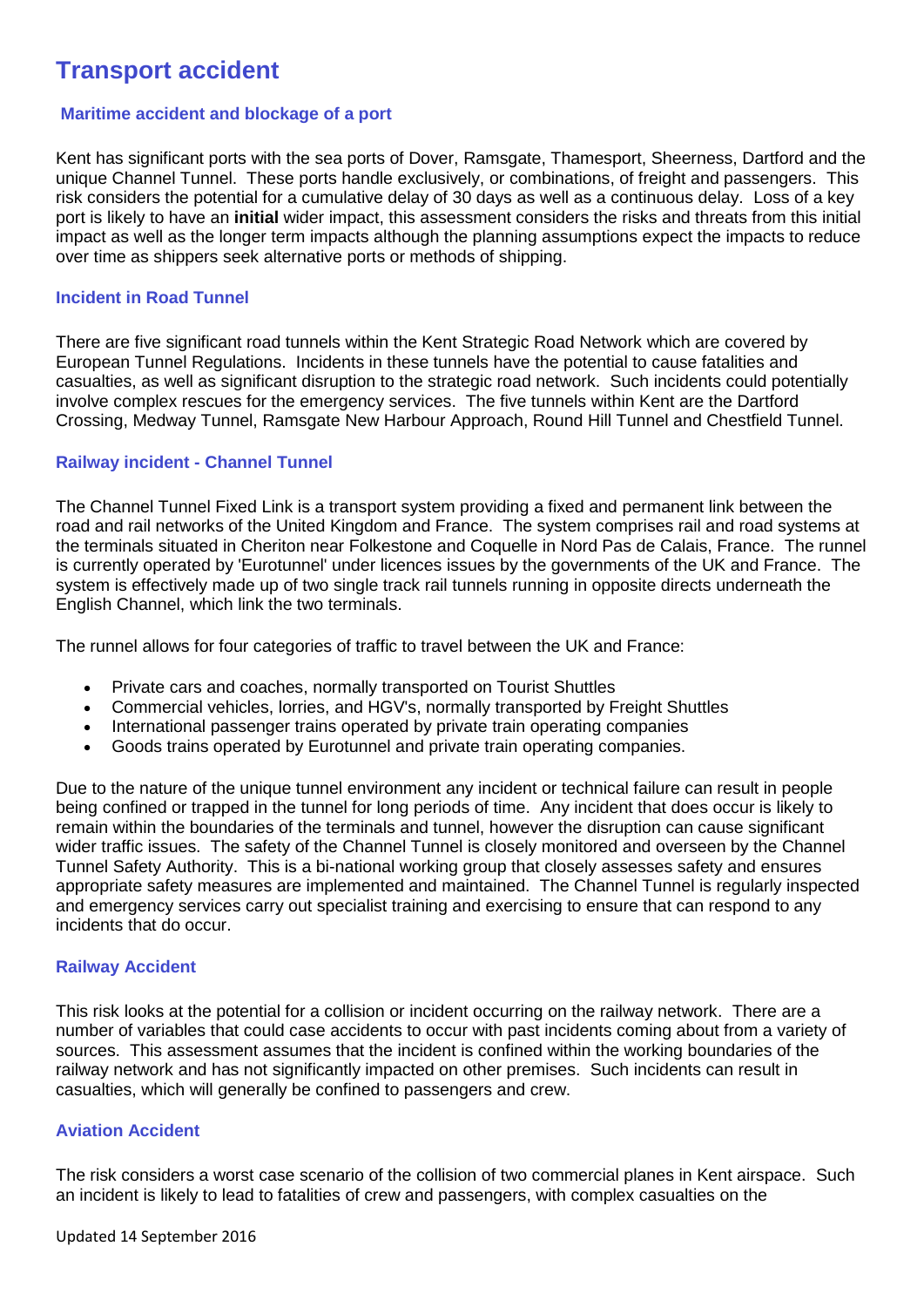ground. Such incidents are most likely to occur during take off and landing, with damage likely to occur within the airport or airfield complex.

| <b>BE PREPARED</b>                                                                                                                                                                                                                            | <b>DURING THE INCIDENT</b>                                                                                                                                                         | <b>AFTER THE INCIDENT</b>                                                                                                            |
|-----------------------------------------------------------------------------------------------------------------------------------------------------------------------------------------------------------------------------------------------|------------------------------------------------------------------------------------------------------------------------------------------------------------------------------------|--------------------------------------------------------------------------------------------------------------------------------------|
| Check before you travel.<br>Ensure you and your vehicle are<br>prepared for your journey and<br>potential delays. Take food and<br>water in case you do get stuck.<br>Store an ICE (in case of<br>emergency) contact on your<br>mobile phone. | Follow guidance from matrix<br>signs if a road incident.<br>Follow guidance from<br>$\bullet$<br>the emergency services.<br>Tune into the local radio for<br>$\bullet$<br>updates. | Be aware that incidents may<br>$\bullet$<br>cause damage to the tunnel, so<br>roads may be closed for<br>protracted periods of time. |

#### **Major shipping incident**

This risk assessment considers the sinking of a passenger vessel in, or close to UK waters (including inland waterways), leading to the ships full or partial evacuation or abandonment at sea. Passenger vessels have well rehearsed evacuation and safety procedures to ensure the safety of all on board. There is a potential for casualties amongst the crew and passengers, as well as the need for a complex rescue and disruption to shipping routes.

| <b>BE PREPARED</b>                                                                                                                                                                    | <b>DURING THE INCIDENT</b>                                                                                                                                               | <b>AFTER THE INCIDENT</b>                                                                                 |
|---------------------------------------------------------------------------------------------------------------------------------------------------------------------------------------|--------------------------------------------------------------------------------------------------------------------------------------------------------------------------|-----------------------------------------------------------------------------------------------------------|
| Ensure you engage with all<br>safety briefings and familiarise<br>yourself with emergency<br>arrangements.<br>Store an ICE (in case of<br>emergency) contact on your<br>mobile phone. | Follow the instructions of the<br>$\bullet$<br>emergency service crew on<br>board the vessel.<br>Store an ICE (in case of<br>emergency) contact on your<br>mobile phone. | Be aware that there may be a<br>$\bullet$<br>disruption to shipping routes so<br>check before you travel. |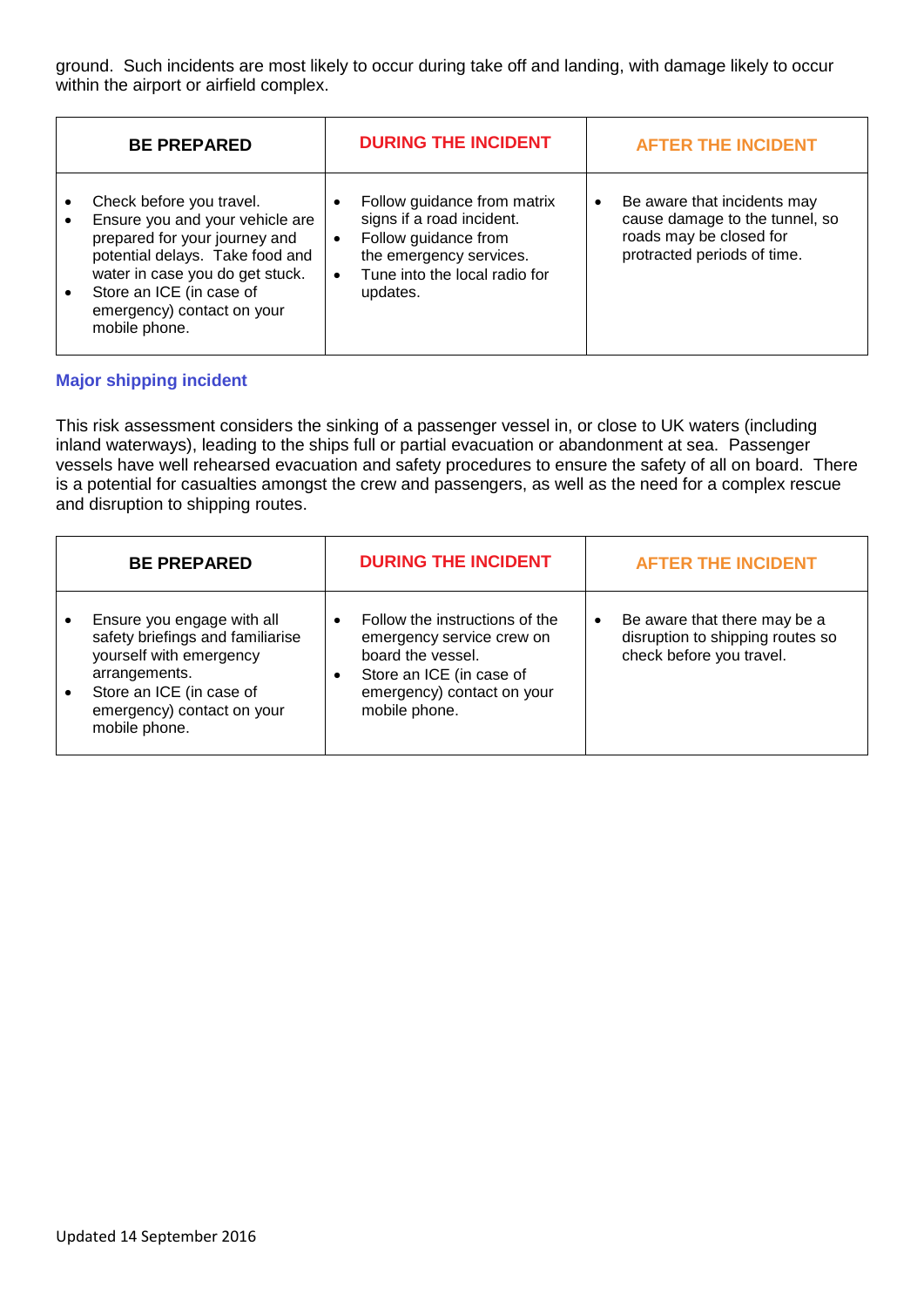## **Industrial Accidents and Environmental**

#### **Wildfire**

Kent has a number of areas of forest and moorland which could result in large fires, particularly during hot and dry conditions. Kent Fire and Rescue Service has specialist equipment to deal with these types of fire, however it would still cause a significant strain on the service, as well as environmental damage and destruction.

| <b>BE PREPARED</b>                                                                                                                         | <b>DURING THE INCIDENT</b>                                                                                                                                     | <b>AFTER THE INCIDENT</b>                                |
|--------------------------------------------------------------------------------------------------------------------------------------------|----------------------------------------------------------------------------------------------------------------------------------------------------------------|----------------------------------------------------------|
| Report any suspicious activity to<br>the police.<br>Do not dispose of cigarettes or<br>$\bullet$<br>other flammable items<br>irresponsibly | Follow the instructions of the<br><b>Emergency Service, Local</b><br>Authority.<br>Tune into the local radio for<br>information - "Go in, Stay in,<br>Tune in" | Take advise from the emergency<br>$\bullet$<br>services. |

#### **Major incident at DSTL Fort Halstead**

DSTL Fort Halstead is a restricted site under the Official Secrets Act and is guarded by MOD civilian guards and MOD police with control room being operational at all times. The site is regulated by the MOD Major Accident Control Regulations (MACR) which are similar to COMAH, and the site has on site emergency services available. The site carries out research and investigative activity, which at times involve explosives. Operations on the site are fires, explosions, hazardous substance release (including radiation) and projected debris. The site proactively engages with the Kent Resilience Forum to ensure appropriate plans and strategies are in place.

| <b>BE PREPARED</b>                                                                                                                                                                                                               | <b>DURING THE INCIDENT</b>                                                                                                                                              | <b>AFTER THE INCIDENT</b>                                        |
|----------------------------------------------------------------------------------------------------------------------------------------------------------------------------------------------------------------------------------|-------------------------------------------------------------------------------------------------------------------------------------------------------------------------|------------------------------------------------------------------|
| Report any suspicious activity to<br>the Police.<br>Prepare a grab bag - see "What<br>should I do in an emergency"<br>booklet for list.<br>Engage with any warning and<br>informing material you are given<br>by site operators. | Follow the instructions of the<br>emergency services and local<br>authority.<br>Tune into the local radio for<br>$\bullet$<br>information - GO IN, STAY IN,<br>TUNE IN. | Take advice from the emergency<br>$\bullet$<br>services and MOD. |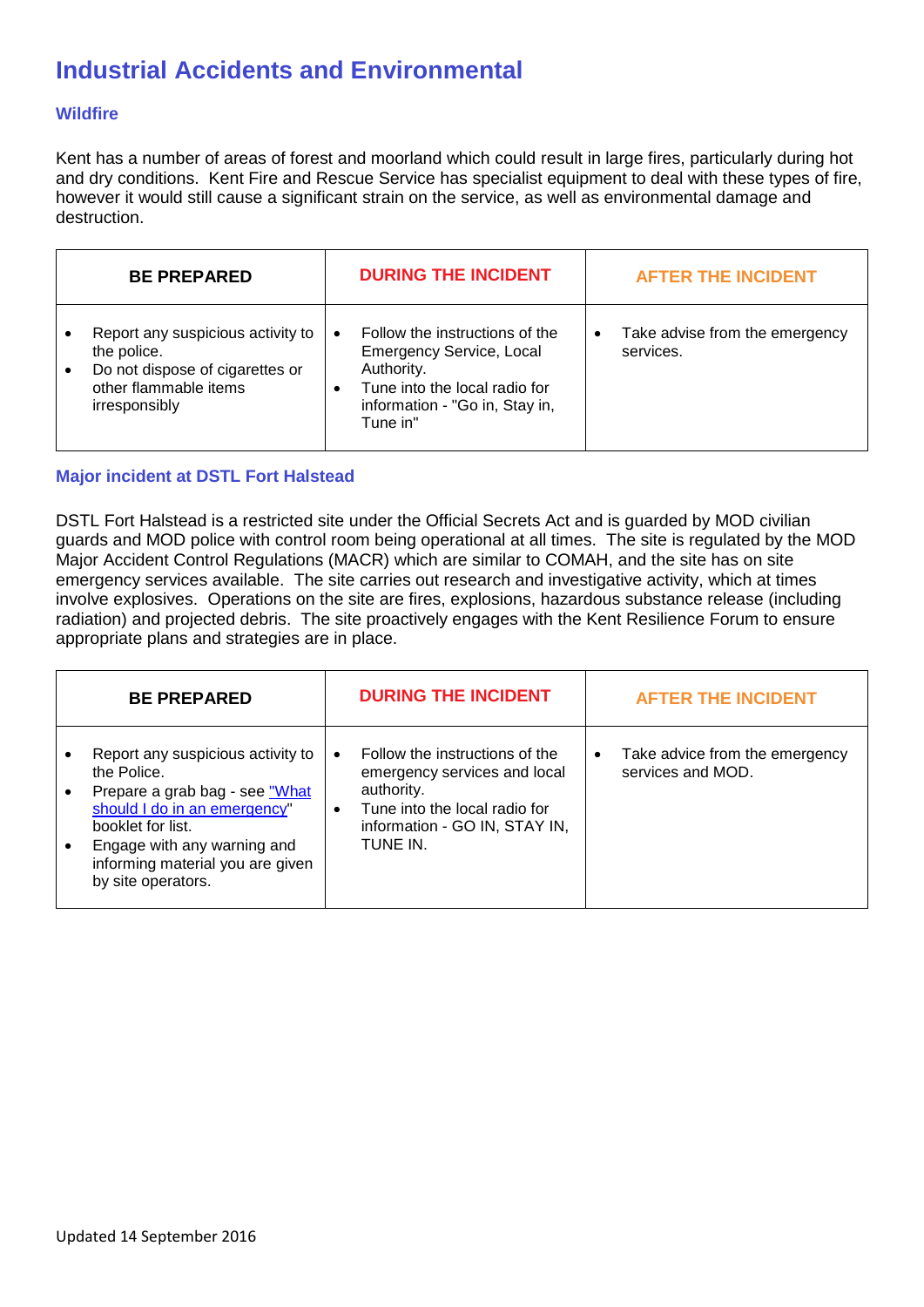# **Inland Flooding**

#### **Localised, extremely hazardous, flash flooding**

The assessment considers an incident in which rivers respond rapidly to rainfall and cause flooding. The Bourne and the Pent are categorised nationally as being at 'medium' risk from flash flooding. The Shuttle, which is within the Kent County boundary is considered to be within the administrative area of London Boroughs. The rivers are monitored constantly in order to alert residents of any potential for flooding, however due to the nature of the rainfall and rapid response it is possible that a flooding event could occur with no prior warning, giving as little as 15 minutes warning time. Whilst the flooding would be likely to last less that 24 hours it would pose a significant risk to life and could cause significant damage to infrastructure.

| <b>BE PREPARED</b>                                                                                                                                                                                                                                                                                                                                                                                                                                                                                                                                                                           | <b>DURING THE INCIDENT</b>                                                                                                                                                                                                                                                                                                                                                                                                                                                                                                                                                                                                                                                                                                                                                                                               | <b>AFTER THE INCIDENT</b>                                                                                                                                                                                                                                                                                                                                                                                                                                                                                                                                                                                                                                    |
|----------------------------------------------------------------------------------------------------------------------------------------------------------------------------------------------------------------------------------------------------------------------------------------------------------------------------------------------------------------------------------------------------------------------------------------------------------------------------------------------------------------------------------------------------------------------------------------------|--------------------------------------------------------------------------------------------------------------------------------------------------------------------------------------------------------------------------------------------------------------------------------------------------------------------------------------------------------------------------------------------------------------------------------------------------------------------------------------------------------------------------------------------------------------------------------------------------------------------------------------------------------------------------------------------------------------------------------------------------------------------------------------------------------------------------|--------------------------------------------------------------------------------------------------------------------------------------------------------------------------------------------------------------------------------------------------------------------------------------------------------------------------------------------------------------------------------------------------------------------------------------------------------------------------------------------------------------------------------------------------------------------------------------------------------------------------------------------------------------|
| Think about where you and your<br>pets would go if flooding<br>happens.<br>Prepare a grab bag - see "What<br>should I do in an emergency"<br>booklet for list.<br>Assess your risk - Sign up to the<br>Environment agency flood line<br>or call 0345 988 1188, or follow<br>the flood destroy link below.<br>Keep an track of the weather -<br>$\bullet$<br><b>BBC Weather or Met Office.</b><br>If your community is at risk of<br>flooding find out if you have a<br>Flood Warden by contacting<br>your local Borough or District<br>Council.<br>Ensure you have appropriate<br>insurance. | Follow the instructions of the<br>$\bullet$<br><b>Emergency Service, Local</b><br>Authority.<br>Tune into the local radio<br>$\bullet$<br>stations or floodline for<br>updates - "Go in, Stay in,<br>Tune in".<br>If safe to do so, turn off gas,<br>$\bullet$<br>electricity and water mains<br>before water enters your<br>home. (Don't touch sources of<br>electricity when standing in<br>water).<br>If you can not leave for any<br>$\bullet$<br>reason move your family and<br>pets to a higher position with<br>a means of emergency<br>escape.<br>If raw sewage enters your<br>$\bullet$<br>property keep out and stay<br>elsewhere until it has been<br>decontaminated.<br>Report property flooding to<br>the Environment Agency on<br>0800 80 70 60 or follow the<br>flood destroy link under useful<br>links. | Take advise from the emergency<br>$\bullet$<br>services.<br>Find out if it is safe to return to<br>$\bullet$<br>your property by checking the<br>media and the Local Authority<br>website.<br>Contact your insurance company<br>$\bullet$<br>as soon as possible and follow<br>their advice.<br>If safe to do so take photographs<br>$\bullet$<br>of your property for evidence of<br>damage.<br>Have your electricity, gas and<br>$\bullet$<br>water supply checked by a<br>certified professional before using<br>them.<br>Wear appropriate clothing to<br>$\bullet$<br>protect yourself against<br>contamination, such as wellington<br>boots and gloves. |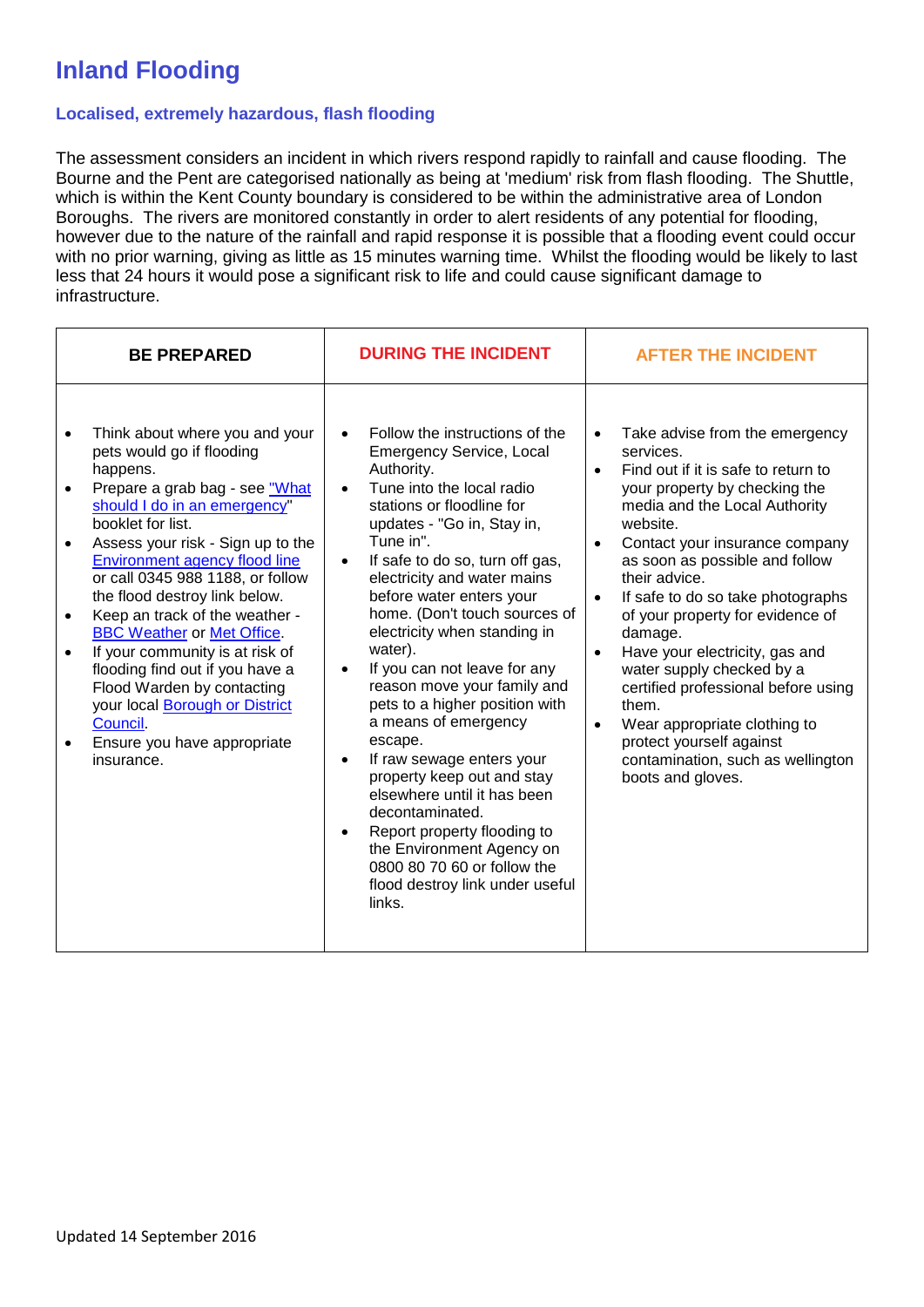### **Severe Weather**

#### **Drought**

The planning for this risk is based on an unprecedented scenario if 3 consecutive dry winters. In general terms water supplies fall during the summer and are replenished over the winter. If there is insufficient rainfall during the winter then there may be shortages during the following summer. UK water stocks are sufficient to manage one dry winter with minimal intervention, albeit with publicity campaigns to save water would likely be implemented towards the end of summer. Following a second dry winter reservoir stocks would be anticipated to be very low and high level publicity campaigns would be implemented during spring. Hosepipe bans would be introduced and additional leakage control teams would be deployed. Due to the low water levels there would be issues with fish deaths and algal blooms. At this point water companies may consider apply for a 'non-essential use ban'. This would make it illegal to wash buildings and windows. Water companies may also apply for 'drought permits' which would allow them to abstract water from different areas and reduce flow rates through pipes. Following a third consecutive dry winter there would be substantial shortages. Further 'drought permits' may be issued allowing abstraction from protected areas, farmers may be prevented from abstracting water on their sites, and rota cuts may be introduced. Enforcement of non-essential use would be stepped up. Rota cuts would be implemented for 'non essential' customers to priorities supplies for the public. The use of de-salinization plants (a process which removes the salt from sea water) may also be considered to provide additional supplies. All water companies have robust emergency plans in place to ensure they can continue to provide water to the public.

| <b>BE PREPARED</b>                         | <b>DURING THE INCIDENT</b>                                                                                                                                                                                                                                 | <b>AFTER THE INCIDENT</b>                                                                 |
|--------------------------------------------|------------------------------------------------------------------------------------------------------------------------------------------------------------------------------------------------------------------------------------------------------------|-------------------------------------------------------------------------------------------|
| Try to keep bottles of water<br>available. | Be aware of public<br>$\bullet$<br>information, do not use hose<br>pipes during a ban and<br>conserve where possible.<br>Make sure you still drink the<br>fluids you need.<br>Check on vulnerable and<br>$\bullet$<br>elderly neighbours and<br>relatives. | Be aware that it will take some<br>$\bullet$<br>time for stocks to get back to<br>normal. |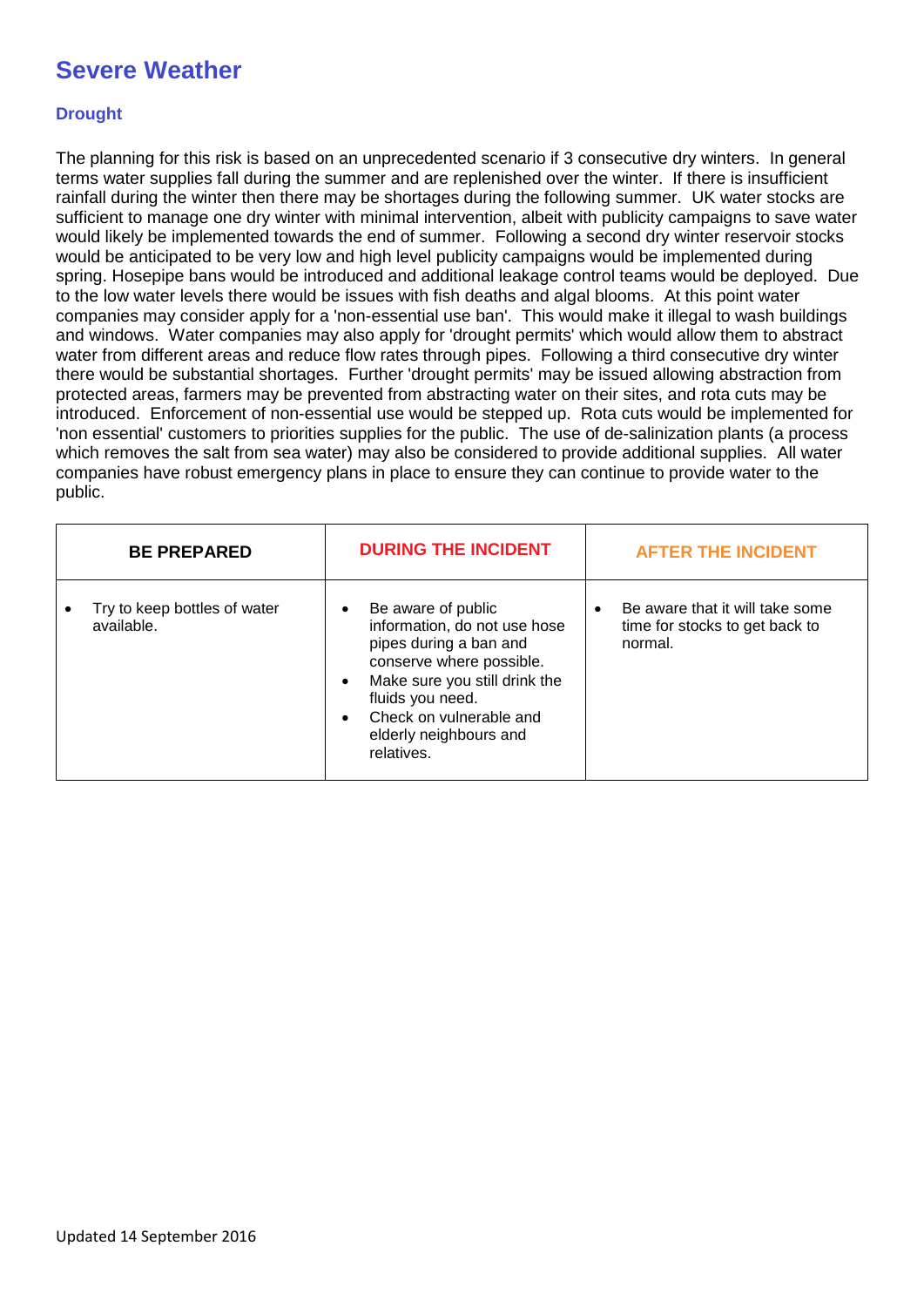### **Structural**

#### **Land Movement**

This risk refers to land movements caused by earth tremors and landslides. The geological nature of the KRF area means that significant events of these kind are extremely rare, however minor earth tremors have been known to occur. Damage could include collapsed structures and unsafe buildings, as well as severe impact on the transport system and infrastructure in the affected area.

#### **Building collapse**

This risk includes the collapse of buildings (including domestic, commercial etc) and may be realised for a variety of reasons. People may be trapped by the building collapse, as well as damage to local road networks and utilities.

| <b>BE PREPARED</b>                                                                                                                                                                                                                                 | <b>DURING THE INCIDENT</b>                                                                                                                                                                                                                                                                                               |           | <b>AFTER THE INCIDENT</b>                                                                                                                                    |
|----------------------------------------------------------------------------------------------------------------------------------------------------------------------------------------------------------------------------------------------------|--------------------------------------------------------------------------------------------------------------------------------------------------------------------------------------------------------------------------------------------------------------------------------------------------------------------------|-----------|--------------------------------------------------------------------------------------------------------------------------------------------------------------|
| Take steps to ensure your<br>property is structurally sound.<br>Have a home or business<br>emergency plan so you are<br>prepared to evacuate quickly if<br>you need to.<br>Take instruction from the<br>emergency services and local<br>authority. | Evacuate the building in a<br>$\bullet$<br>safe manner.<br>Do not attempt to make<br>$\bullet$<br>repairs during the incident.<br>Take instruction from the<br>$\bullet$<br>emergency services and local<br>authority.<br>Find shelter in a substantial,<br>$\bullet$<br>permanent, enclosed building<br>where possible. | $\bullet$ | Have your electricity, gas and<br>water supply checked by a<br>certified professional before using<br>them. Do not touch damaged<br>utility cables or pipes. |

#### **Bridge Collapse**

Kent has a large number of bridges used for road, rail and pedestrian access. Of particular note are the OEII bridge linking Kent and Essex and the Sheppey Crossing which links the Isle of Sheppy to the mainlands of Kent's major road routes and having bridges at regular intervials, such as M2 bridge crossing the river Medway at Strood, which carries motoway traffic and the CTRL high speed rail link. The collapse of any bridge is likely to impact heavily on the infrastructure of Kent and will lead to transport problems and restrictions.

| <b>BE PREPARED</b>                                           | <b>DURING THE INCIDENT</b>                                                      |           | <b>AFTER THE INCIDENT</b>                                              |
|--------------------------------------------------------------|---------------------------------------------------------------------------------|-----------|------------------------------------------------------------------------|
| Plan ahead, be aware of road<br>closures before you set off. | Follow diversion routes, do not<br>try to go through roads which<br>are closed. | $\bullet$ | Be aware that it may take some<br>time for routes to return to normal. |

#### **Major Reservoir/Dam failure or collapse**

The planning for this risk is based upoon a reasonable worst case scenario of a no notice failure of a reservoir or dam. Due to the nature of the event there would be no time to evacuate and emergency services would have no pre-warning. Flooding would last less than 24 hours, however water would be flowing and cause significant risk to life and damage to infrastructure. Substantial controls are in place to ensure that the likelihood of this risk occurring is very low.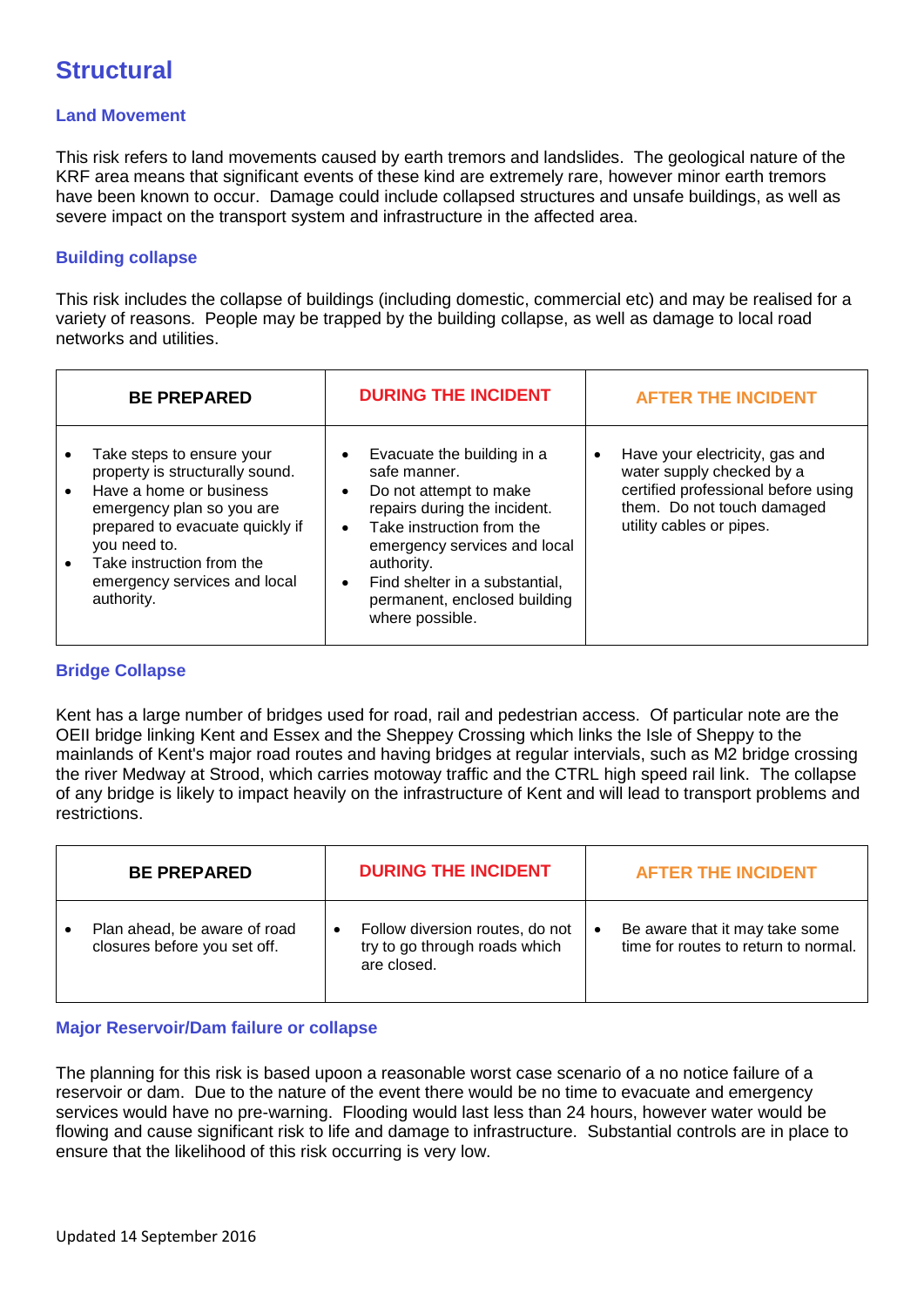| <b>BE PREPARED</b>                                                                                                                                | <b>DURING THE INCIDENT</b>                                                           | <b>AFTER THE INCIDENT</b>                                                                                                                                   |
|---------------------------------------------------------------------------------------------------------------------------------------------------|--------------------------------------------------------------------------------------|-------------------------------------------------------------------------------------------------------------------------------------------------------------|
| Be aware if you are in the risk<br>area<br>Have a home or business<br>emergency plan so you are<br>prepared to evacuate quickly if<br>you need to | Take instruction from the<br>$\bullet$<br>emergency services and local<br>authority. | Have your electricity, gas and<br>water supply checked by a<br>certified professional before using<br>them. Do not touch damage utility<br>cables or pipes. |

#### **Human Health**

#### **Infectious diseases**

With the growth of international travel diseases which are unknown or previously eradicated in the UK can be imported from abroad. Often these infections are transmissible to others before obvious symptoms occur, meaning that they can be rapidly spread. Symptoms will vary depending on the nature of the strain. It is not possible to predict which groups will be the most affected as this will depend on this virus, however it is fair to say that potentially the whole population is susceptible.

| <b>BE PREPARED</b>                                                                                                                                                                                                                                                            | <b>DURING THE INCIDENT</b>                                                                                                                                                      | <b>AFTER THE INCIDENT</b>                                                                        |
|-------------------------------------------------------------------------------------------------------------------------------------------------------------------------------------------------------------------------------------------------------------------------------|---------------------------------------------------------------------------------------------------------------------------------------------------------------------------------|--------------------------------------------------------------------------------------------------|
| Wash your hands frequently<br>with soap and water.<br>Clean hard surfaces such as<br>worktops, door handles, loo<br>seats and handles frequently.<br>Make sure you and your family<br>are up to date with<br>recommended vaccinations<br>(particularly if travelling abroad). | If you are concerned contact<br>111 or visit NHS Choices.<br>Take notice of public<br>$\bullet$<br>information and advice.<br>Continue to observe good<br>$\bullet$<br>hygiene. | Be aware that viruses can live on<br>$\bullet$<br>surfaces, so make sure to keep<br>areas clean. |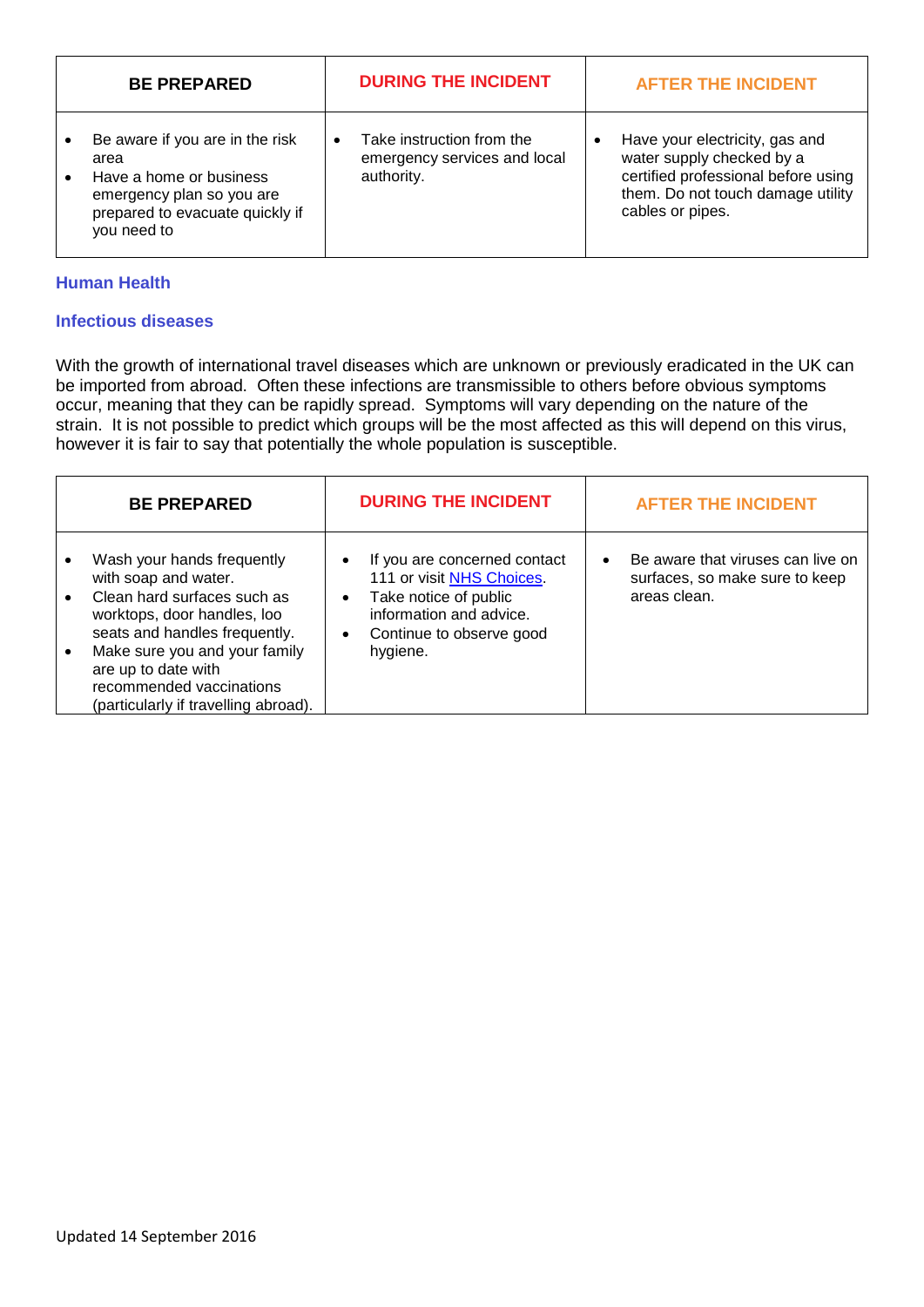# **Animal Health**

#### **Non-zoonotic notifiable animal disease**

#### **(eg Foot and Mouth Disease (FMD), Classical Swine Fever (CSF), Bluetongue and Newcastle Disease (of birds))**

These diseases can be spread by direct and indirect contact (including being windborne) and can lead to devastating impacts for livestock, resulting in infected and exposed animals being culled for welfare reasons. The most serious disease in this category is FMD. The assessment for this risk is based on the need to cull up to 4 millon animals across Great Britain, with the whole becoming a 'controlled area', meaning that susceptible livestock will be prohibited from all movements until licensed. Although the impact of the disease will vary between areas the nature of the industry means that infected animals may have been moved to other premises before the disease is detected, resulting in widely dispered numerous out breaks. Transmission to humans is very unlikely and would not be expected to be fatal.

#### **Zoonotic notifiable animal disease**

#### **(eg Highly Pathogenic Avian Influenza (HPAI), Rabies and West Nile Virus)**

These are diseases which predominantly affect animals, but can also be transmitted to humans. Transmission is though direct contact, most commonly through water, feed, faeces and bites. Although the impact of a disease outbreak will vary between areas, the likelihood of a disease incursion cannot be differentiated between areas. These diseases can be spread by migratory birds as well as other sources. If introduced into a domestic population it is likely that the flock will require culling. Vaccination tends to be ineffective against an outbreak due to the time taken for the immunity to develop. This risk assessment is made against a reasonable worst case scenario of culling up to 30 million poultry, plus the possibility of wildlife being affected (most likely by Rabies). For West Nile virus it is reasonable to assume up to 1000 horses could need to be slaughtered.

| <b>BE PREPARED</b>                                                                                                                                                           | <b>DURING THE INCIDENT</b>                                                                                                                                                                                                                                                                                                                                                                                                                                                                                                                                                                                                                                | <b>AFTER THE INCIDENT</b>                                                                                  |
|------------------------------------------------------------------------------------------------------------------------------------------------------------------------------|-----------------------------------------------------------------------------------------------------------------------------------------------------------------------------------------------------------------------------------------------------------------------------------------------------------------------------------------------------------------------------------------------------------------------------------------------------------------------------------------------------------------------------------------------------------------------------------------------------------------------------------------------------------|------------------------------------------------------------------------------------------------------------|
| Register any livestock you own<br>with DEFRA.<br>Vaccinate livestock where<br>possible.<br>Ensure your livestock receive<br>regular and appropriate<br>veterinary treatment. | Follow government guidance<br>$\bullet$<br>to protect your livestock and<br>limit the spread.<br>Take notice of signs if<br>$\bullet$<br>entering fields or infected<br>areas.<br>Make sure you and your<br>$\bullet$<br>family have up to date<br>vaccinations.<br>Seek immediate medical<br>$\bullet$<br>treatment if you are exposed<br>to any infections (e.g through<br>animal bits).<br>Ensure you observe good<br>$\bullet$<br>hygiene measures when<br>interacting with infected<br>animals.<br>Maintain good hygiene, wear<br>$\bullet$<br>protective clothing, wash<br>hands, shoes and boots when<br>entering and leaving an<br>infected area. | Follow DEFRA guidance.<br>$\bullet$<br>Take note of signs when entering<br>$\bullet$<br>agricultural area. |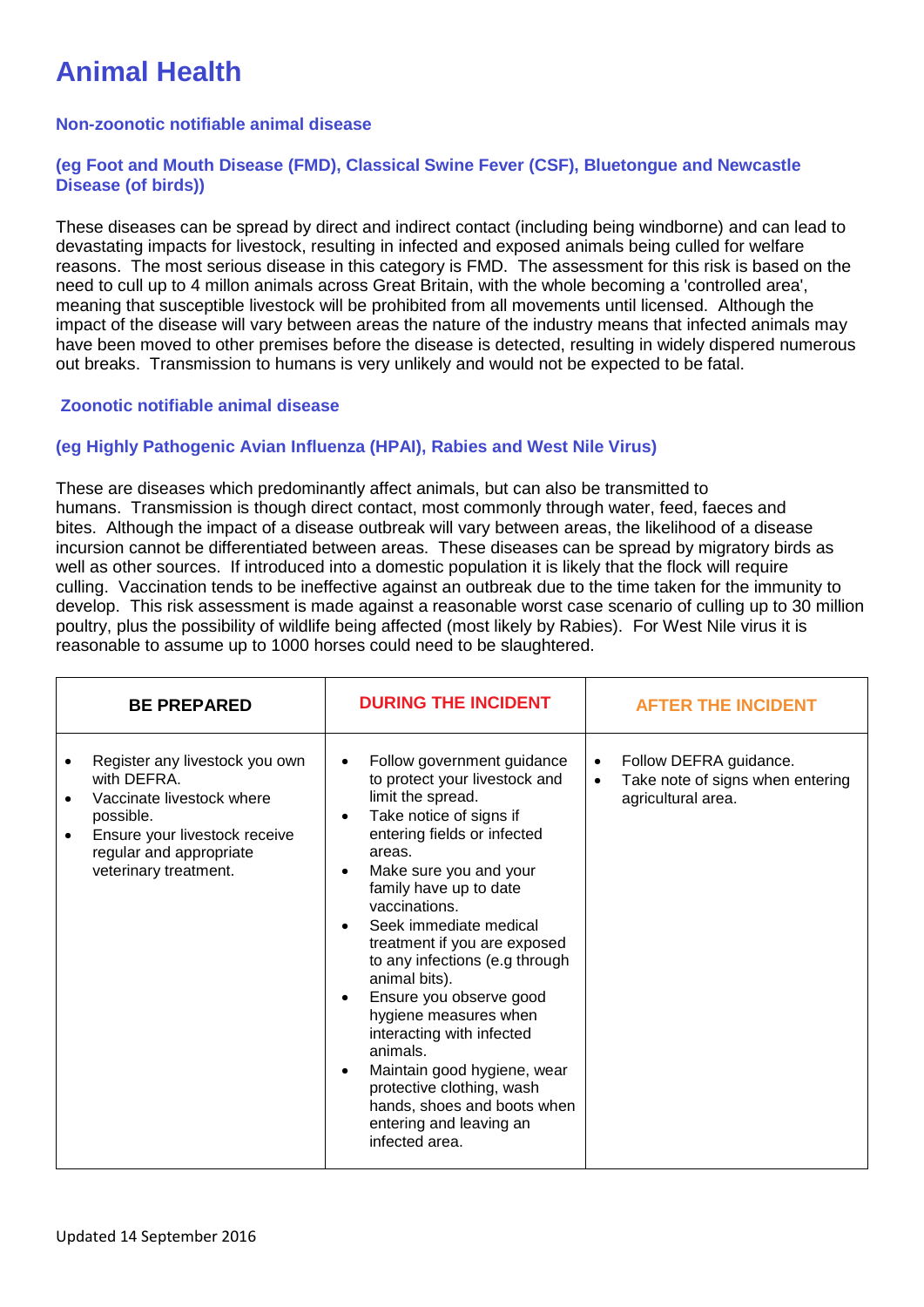# **Industrial Action**

### **Industrial action by critical workers**

This risk covers industrial action by emergency services personnel, social care staff, and NHS Medical, nursing and healthcare professionals. However, it must be recognised that industrial action by ancillary staff in those sectors and in unrelated sectors such as educations are likely to lead to difficulties in delivering the normal standard of service by statutory agencies. The following key points need to be noted in relation to this risk.

- Police Officers are prevented by law from taking strike actions however police support staff (such as the 999 control room) are not and actin by these support staff can impact front line services.
- Industrial action by the Fire and Rescue Service is covered in a separate risk assessment below. As with the Police some Fire and Rescue staff are not covered by the Fire Brigade Union. These staff are covered within this risk assessment.
- NHS and Social Care staff have historically elected to 'work to rule' rather than withdraw labour in services critical to life. The NHS is particularly vulnerable to the knock on effects of industrial action in other areas, such as education.
- Any action by Maritime & Coastguard Agency will have the potential to compromise coastguard rescue services.
- 'Wild-cat' strikes (where workers withdraw their labour without a lawful ballot) are illegal and can result in disciplinary actin and dismissal. These are historically very rare within the UK.
- The activities of Trade Unions are regulated strictly by the Trade Union Act 1992.

Emergency Services have well tested plans in place to ensure critical services are maintained, however the public may experience some reduction in service, particularly for lower priority calls.

| <b>BE PREPARED</b>                                                                          | <b>DURING THE INCIDENT</b>                                                                                                                                                                                                                                                                                                                      | <b>AFTER THE INCIDENT</b>                                                                                                                                                                                                                                                                                                                                                                                                                                                                                                                                                                                                                       |
|---------------------------------------------------------------------------------------------|-------------------------------------------------------------------------------------------------------------------------------------------------------------------------------------------------------------------------------------------------------------------------------------------------------------------------------------------------|-------------------------------------------------------------------------------------------------------------------------------------------------------------------------------------------------------------------------------------------------------------------------------------------------------------------------------------------------------------------------------------------------------------------------------------------------------------------------------------------------------------------------------------------------------------------------------------------------------------------------------------------------|
| Be aware of the<br>situation. Unions must give 7<br>days notice of any industrial<br>action | Be aware that the emergency<br>services may have reduced<br>personnel to respond to<br>incidents.<br>Think about whether the<br>$\bullet$<br>situation is really an<br>emergency, prior to dialing<br>999. However, DO call 999 if<br>you need to.<br>Take additional precaustions<br>$\bullet$<br>regarding fire safety and<br>personal safety | Take advise from the emergency<br>services.<br>Find out if it is safe to return to<br>$\bullet$<br>your property by checking the<br>media and the Local Authority<br>website.<br>Contact your insurance company<br>$\bullet$<br>as soon as possible and follow<br>their advice.<br>If safe to do so take photographs<br>$\bullet$<br>of your property for evidence of<br>damage.<br>Have your electricity, gas and<br>$\bullet$<br>water supply checked by a<br>certified professional before using<br>them.<br>Wear appropriate clothing to<br>$\bullet$<br>protect yourself against<br>contamination, such as wellington<br>boots and gloves. |